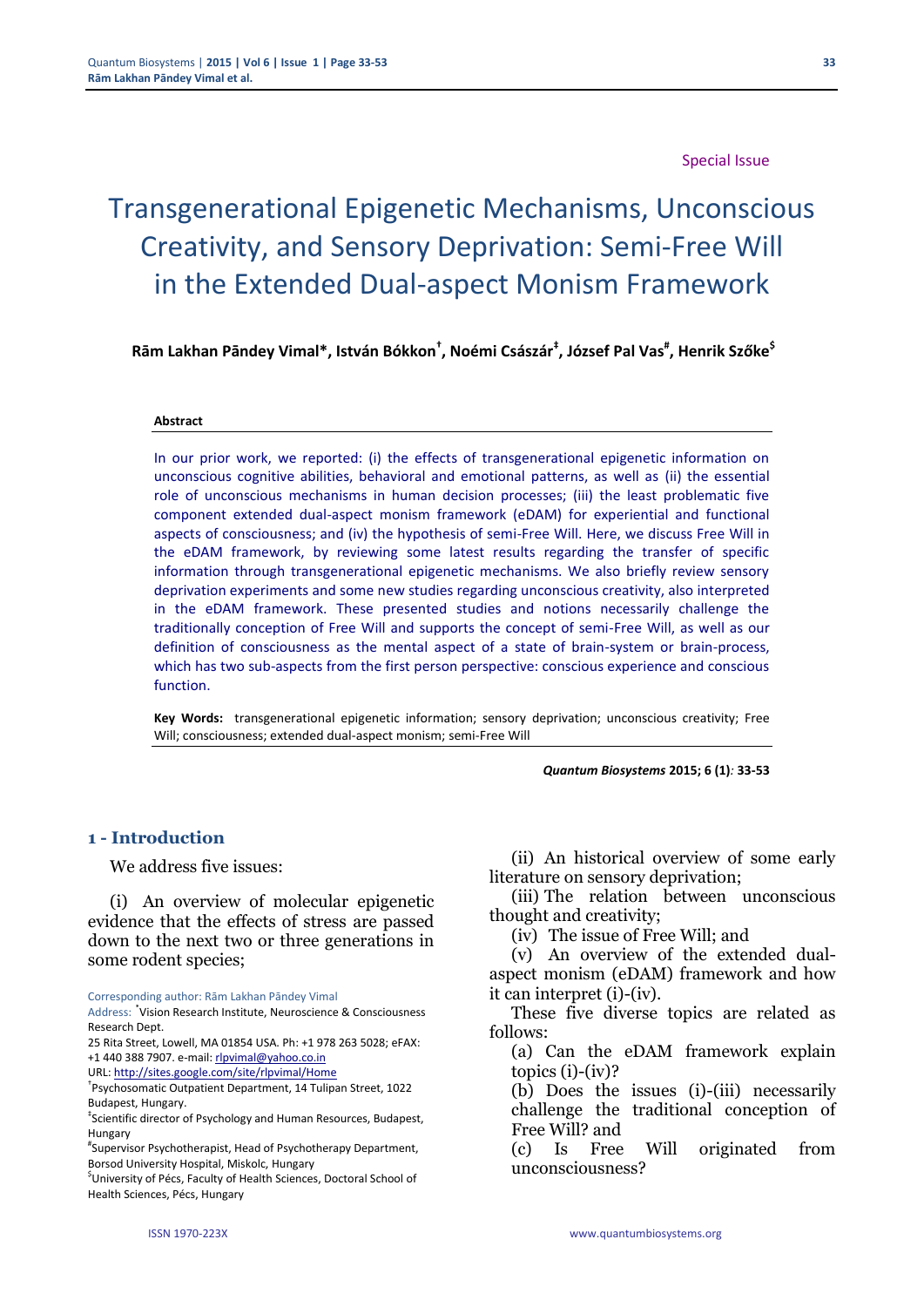#### **1.1 - Epigenetic mechanisms, Free Will, non-conscious and unconscious processes, and sensory deprivation**

Epigenetics deals with changes in our genome that can be transmitted through mitosis and meiosis by stable mechanisms, without altering the DNA sequence (genetic code) itself. Epigenetic mechanisms include covalent DNA methylation, histone posttranslational modifications (such as methylation, acetylation, ubiquitination and phosphorylation), regulatory non-coding RNAs such as microRNA, PIWI-interacting RNA and long noncoding RNAs, and hormones (Grentzinger, 2012; Shilatifar, 2006; Zhang and Ho, 2011; Csaba, 2011; Mercer and Mattick, 2013; Peschansky and Wahlestedt, 2014). Many studies have revealed that epigenetic regulations are essential contributors in neuronal gene expression, long-term memory formation, synaptic plasticity, cognitive functions, as well as in the pathophysiology of several neurodevelopmental and neurodegenerative diseases and psychiatric disorders (Guan, 2014; Woldemichael, 2014; Landry and Kandel, 2013; Gräff, 2011; Franklin and [Mansuy,](http://www.ncbi.nlm.nih.gov/pubmed?term=Mansuy%20IM%5BAuthor%5D&cauthor=true&cauthor_uid=20451368) 2010). Epigenetic mechanisms make it possible that the obtained information can be transferred to offsprings, in a process of transgenerational inheritance (Crews, 2012).

With the intention of investigating carefully commonly held notions of Free Will, we have previously described many experimental results suggesting that unconscious processes precede voluntary actions and decisions (Bókkon, 2014; Libet, 1983; Bode, 2011; Soon, 2013). We also discussed how inherited and obtained epigenetic information in pre-, peri-, and early postnatal states plays crucial roles in many brain functions of the mature organism (Bókkon, 2014). Thus, inherited epigenetic information, as well as other forms of information obtained during development and environmental experiences, can make a subject susceptible to diverse diseases, and can also determine the development of individual brain structures, cognitive abilities, behavioral and emotional patterns and responses.

We speculated about human explicit selfconsciousness**<sup>i</sup>** or self (subjective experience of subjectivity; Bruzzo and Vimal (2007)) to be an executer that intermediates between implicit nonconsciousness / unconsciousness (Vimal, 2010a) and the external environment

through feedback and feed-forward interactions (Bókkon, 2014). It was also suggested that our self-conscious thinking, and every decision made at a given moment, may be a coherent and convergent dynamic manifestation of our unconscious processes.

Here we explore the concept of Free Will by presenting and discussing recent, fascinating studies concerning specific mechanisms through which transgenerational epigenetic information may be transmitted.

We also briefly review human sensory deprivation experiments, with the intention of highlighting our hypothesis that the human conscious self is an executer that cannot function without sensory environmental stimulations. We also point out the essential role of unconscious thinking in creativity.

# **1.2 - Definition of consciousness**

There are about forty meanings attributed to the term 'consciousness', which were identified and categorized according to whether they were principally about *function* or about *experience* (Vimal, 2009). An immediate advantage of this categorization is that it makes clear what materialism can do and what it cannot do. *Materialism may explain functions but cannot explain experiences.* In other words, this categorization sets the clear-cut limit for materialism. The *optimal* definition (that has the least number of problems) of consciousness is: *consciousness is the mental aspect of a state of the brain-system or a brain-process, which has two sub-aspects: conscious experience and conscious function* (Vimal, 2010c). In other words, consciousness (a) has functional and experiential aspects and (b) includes functions and subjective experiences (SEs) (including feelings, emotion- and thoughtrelated experiences).**ii**

# **1.3 - The eDAM framework**

The following summary of the eDAM framework (Vimal, 2008, 2010b, 2013, 2015a,b) is adapted from Vimal (2015c).

#### **1.3.1 - The first component of the eDAM framework: Dual-Aspect Monism**

This component is detailed in Vimal (2008). Concisely, it was hypothesized that a state of an entity (from an elementary particle to the human brain to the whole universe) has two aspects: (i) Mental aspect such as SEs from the first person perspective (1pp) for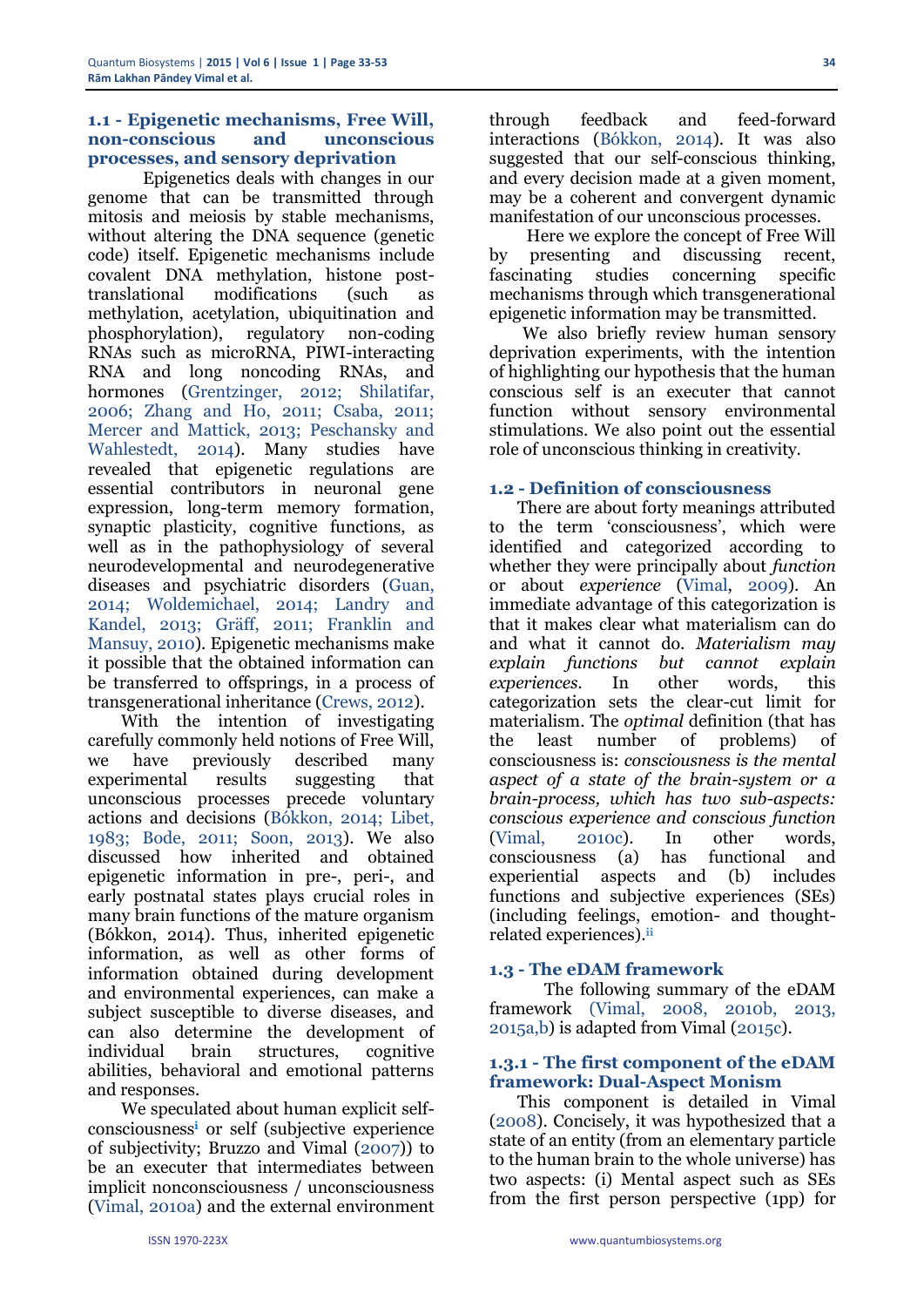living systems, or qualitative aspect for both living and non-living systems, and (ii) Objective physical aspect such as neuralnetwork and its activities from the third person perspective (3pp). Moreover, the eDAM framework proposes that the *potentiality* of primary irreducible SEs preexists in Nature. The 3pp-physical aspect of an entity-state is manifested in both living and non-living systems. Our hypothesis is that the superposition of relevant *potential* experiential eigen-states is a mental-state, which is a part of the mental aspect of a state of a living system or the qualitative aspect of state of a living/non-living system.

#### **1.3.2 - The second component of the eDAM framework: the dual mode and conjugate matching and selection mechanisms**

This is elaborated in Vimal (2010b). Concisely, the *potentialities* (possibilities) of SEs are *actualized* when neural-networks are formed, and a specific SE is selected by the self via a *matching* process through the interactions of two dual-aspect modes. These two modes are: (1) The *non-tilde mode* that has the *inseparable* qualitative/mental aspect and the physical aspect of a state of feedback signals related to cognition (such as memory and attention) and the self in a neuralnetwork (that includes self-related brainareas such as cortical midline structures), which is the cognitive nearest past approaching towards present; and (2) The *tilde mode* that has the *inseparable* qualitative/mental aspect and the physical aspect of a state of the feed forward signals due to external environmental input and/or internal endogenous input, which is approaching towards present (or will become present) and is a entropy/time reversed representation of the non-tilde mode.

Furthermore, one could argue that there are quantum (such as dendritic-dendritic microtubule) sub-pathway and non-quantum (such as classical axonal-dendritic neural and astroglial) sub-pathway in the feed forward pathway and the feedback pathway for information processing and transfer in the brain dynamics.

We propose that: (i) The *quantum conjugate matching* (between *experiences* in the qualitative/mental aspect of a state of signal in the tilde mode and that in the nontilde mode) is related more to the qualitative/mental aspect of a state of the

quantum sub-pathway and less to that of the non-quantum sub-pathways. And (ii) The classical *matching* between *experiences* in the qualitative/mental aspect of a state in the tilde mode and that of the non-tilde mode is related to the qualitative/mental aspect of a state in the non-quantum sub-pathways.

In all cases, a specific SE is selected by the self (*not* by any homunculus) (a) When the tilde mode interacts with the non-tilde mode to *match* for a specific SE, and (b) When the *necessary* conditions of SEs (Section 1.4) are satisfied. When the conjugate match is made between the two modes, *the world-presence* (*Now*) is disclosed; its content is the SE of subject (self), the SE of objects, and the content of SEs. The self is the 1pp-mental aspect of a state of self-related neural network (such as cortical midline structures) and its activities that is a part of reentrant feedback signals during wakefulness (and to the some extent during dream). The physical aspects in the tilde mode and that in the nontilde mode are matched to link *structure* with *function*, whereas the qualitative/mental aspect in the tilde mode and that in the nontilde mode are matched to link *experience* with *structure* and *function.* In all cases, the *inseparability* between aspects and the 1-1-1 relationship among structure-functionexperience are maintained during the experience and related function.

The concept of *functional field* was used by Cacha and Poznanski (2014). In *consciousness electromagnetic information field (Cemi field) theory*, experiences are presumably from the 1pp-mental aspect of a state of dual-aspect electromagnetic (em) field: "what Chalmers terms *experience*  (Chalmers, 1995) is what complex information encoded in em fields feels like *from the inside*" (McFadden, 2002). These fields may have many potential states related to experiences in superposed form embedded in the field. In that case, it would still be nonconscious processing and then the gap remains. However, if these frameworks use the essential matching and selection mechanisms of the eDAM framework to select one specific SE after matching along with necessary conditions of consciousness to be satisfied (Section 1.4), then the gap will be closed.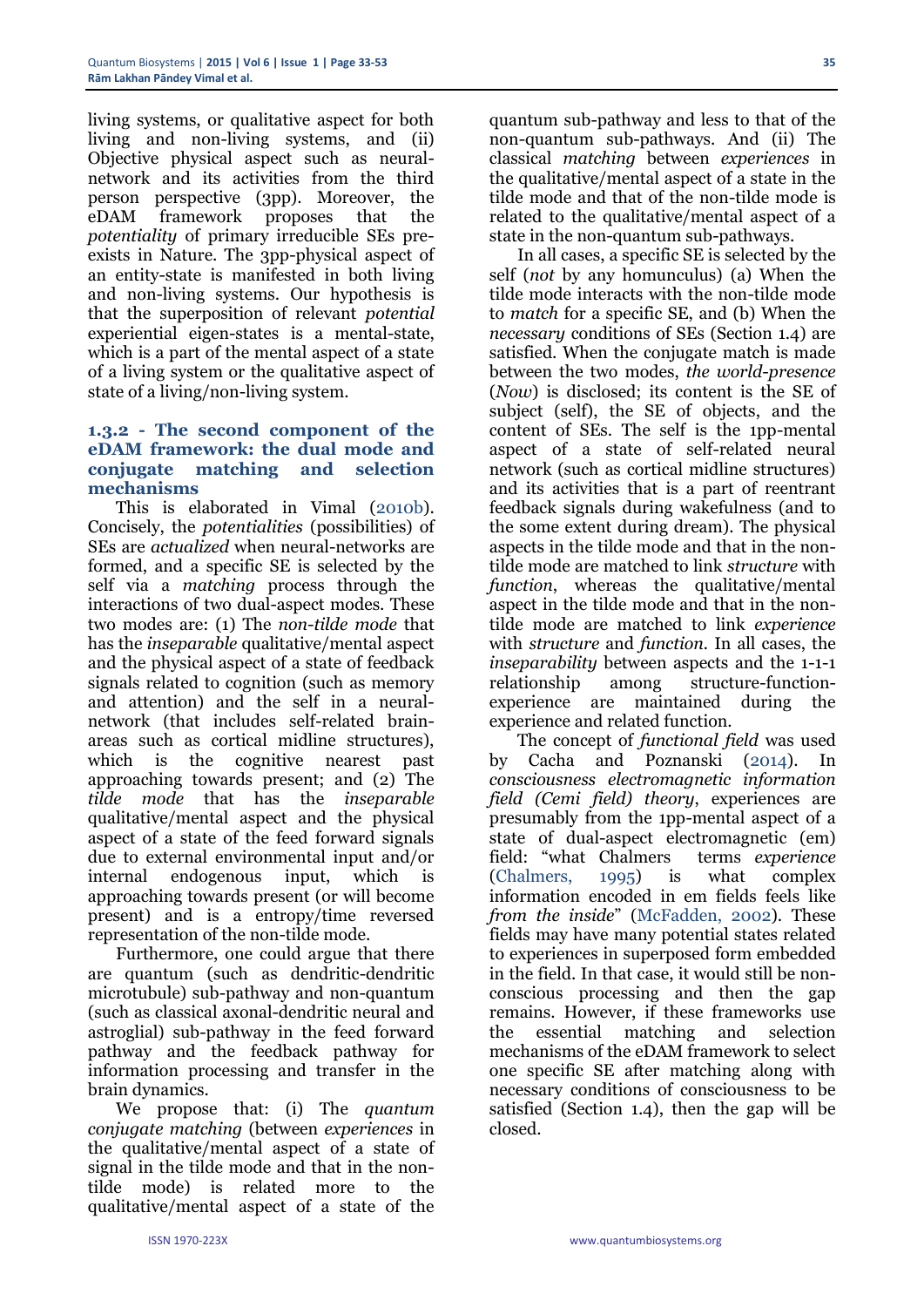#### **1.3.3 - The third component of the eDAM framework: the concept of the varying degrees of the manifestation of aspects depending on the levels of entities and contexts**

This concept is discussed in Vimal (2013). Concisely, the third component is the *varying degrees of the manifestation of physical aspect and qualitative/mental aspect depending on the levels of entities and contexts*. In inert (*nonliving*) entities at classical level, such as a molecule, the physical aspect of its state is from the objective 3pp and the degree of its manifestation is high. The qualitative/mental aspect includes (a) Forms, patterns of distribution of matter/energy in space and time, and/or patterns of vibrations for both living and non-living systems as qualitative aspects (Pereira, 2015), and (b) Superposed *potential* eigen-states related to SEs for living-system. The mental aspect of a state of a living-system is from the 1pp and the physical aspect is from the objective 3pp. This implies that (a) The qualitative aspect, such as forms and patterns, can be perceived or implicitly inferred from 3pp, but (b) The mental aspect of a state of a non-living system is 'latent' to us from the 3pp. This does not mean that nonliving systems have consciousness like us that is hidden; rather, the *qualitative/mental* aspect of a state of a nonliving entity carries *potential* protoexperiences (PEs) in superposed form as a Nature's mechanism for the pre-existence of potential SEs. We perceive the form, pattern of distribution of matter/energy in space and time, and/or pattern of vibration (Pereira, 2015) related to an inert entity, which indicates the existence of its qualitative aspect; so, it is better to use the term 'qualitative aspect' (Pereira, 2015) in place of 'mental aspect' for non-living systems to avoid confusion; for the same reason, we use '1pp-mental aspect' for conscious states and 'mental aspect' for non-conscious states.

Both physical and qualitative/mental aspects of the states of nonliving systems (such as strings, elementary particles, atoms, molecules etc.) need to co-evolve to attain our brain-mind system. Biological organisms can be conscious if the organism's evolutionary development is sufficiently developed or complex and necessary conditions of consciousness are satisfied (Section 1.4). In *living* systems, at the human level, when we are awake and conscious, both aspects are

present with high degree of manifestation. In other words, inert *nonliving* matter, proteins, neurotransmitters and neuromodulators including all those levels which do not satisfy the *necessary* conditions of consciousness will not be conscious. This does not mean that the eDAM is not sympathetic to quantum consciousness. In quantum dendriticdendritic mechanism, quantum Orch OR is hypothesized to occur in microtubulenetwork (Hameroff and Penrose, 2014), where a specific SE say *redness* is selected from *potential* SEs embedded in brain's spacetime geometry by objective reduction (collapse) of *potential* SEs superposed in the qualitative/mental aspect of a state of neuralnetwork. It is only at the neural-network (NN) level (in **living** systems), a specific SE will be *realized* (experienced) in a specific NN (such as *redness* will be *actualized* in the redgreen V8/V4/VO-neural-network) when (a) the *necessary* conditions of consciousness (including biological laws, see Section 1.4) are satisfied and (b) a specific SE (such as *redness*) is selected by the self via the matching process.

Even the retina is not privileged to have SEs because it does not satisfy the essential conditions of consciousness, although retina is essential for vision. The retinal opponent and non-opponent neural-networks (such as red-green and yellow-blue opponent cells and luminance non-opponent cells and related visual channels), however, will have higher specificity for *potential* experiences (mental aspect) than cones and rods, which in turn will have higher specificity than molecules, atoms, and electrons.

Let us start examining aspects from humans to classical inert entities to quantum entities to sub-quantum strings. If we assume that a state of 'entity-in-itself' has *inseparable* dual (qualitative/mental and physical) aspects, then a state of 'human-inherself' has physical aspect (such as bodybrain system and its activities) and mental aspect (such as SEs, intentions, self, attention, functions, and other cognitions). The states of animals and birds have physical aspects (such as body-brain system and its activities) with high degree of manifestation, but their mental aspects seem to be of different degree (đ) of manifestation compared to humans. The states of plants have physical aspects such as their roots to branches and activities, and their qualitative/mental aspects in term of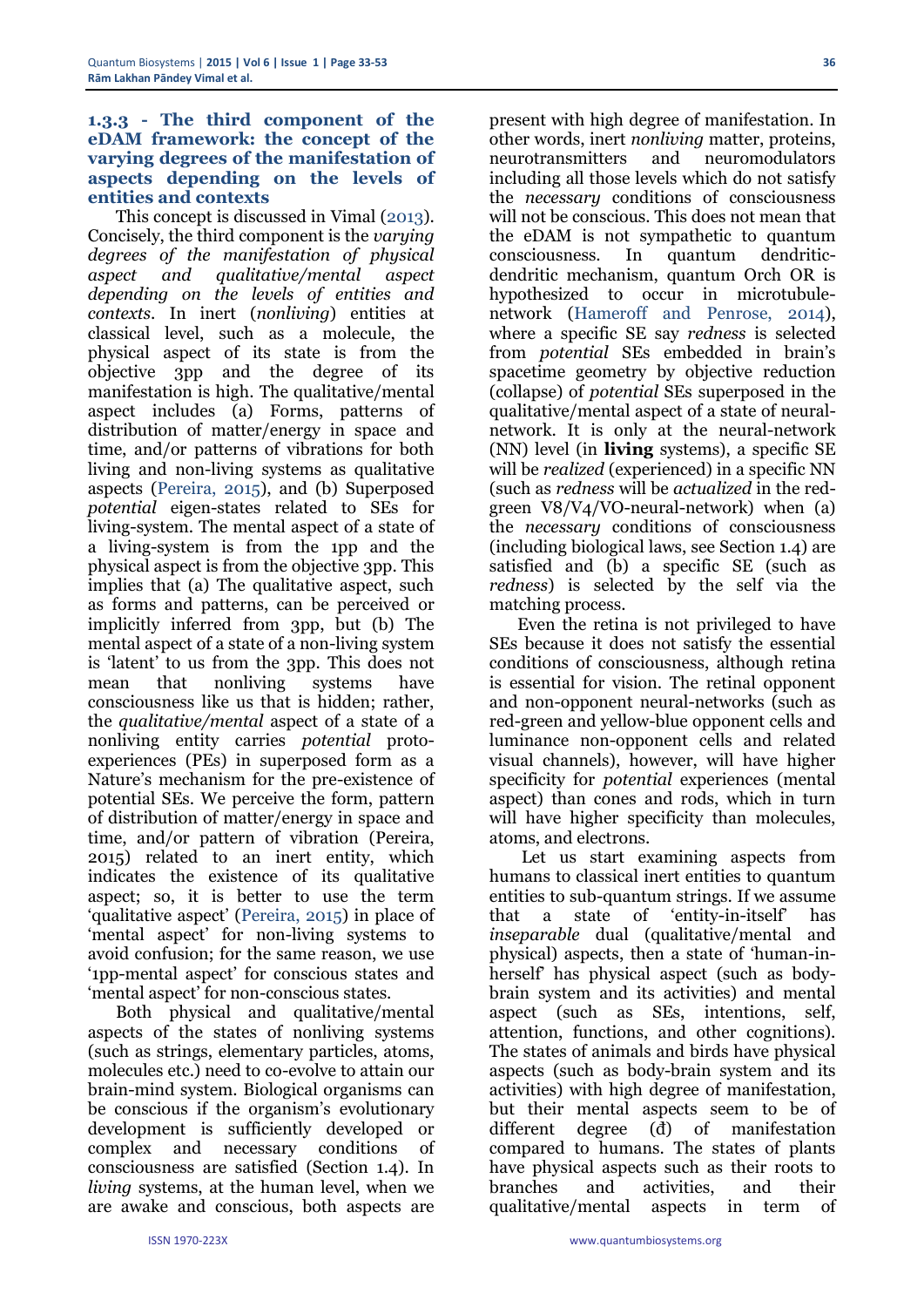functions; it is unclear if they have experiences, self, attention, and other human-like cognitions; they may have planttype PEs, but they are latent to us. The states of dead bodies (of human, animals, birds, and plants), inert entities, and other classical macro, micro (such as elementary particles), and ultra-micro (strings) entities have the physical aspects with high degree of manifestation; they have certain forms, patterns of distribution of matter/energy in space and time, and/or patterns of vibrations (qualitative aspect) (Pereira, 2015); but, their mental aspects are latent. By the term 'latent', we mean that the aspect is hidden, unexpressed, 'invisible', recessive (in analogy to recessive gene), or unmanifested.

For quantum and sub-quantum entities, the manifestation of aspects needs further clarification: we are puzzled on the 3pp as we are unable to visualize and we depend on our models and indirect effects. The qualitative aspect of a state of a quantum or a subquantum (such as string) entity is presumably its form and/or patterns of vibration (Pereira, 2015). Therefore, we propose that a state of a quantum entity has physical aspect with high degree of manifestation; and qualitative/mental aspect similar to classical inert objects. However, quantum latent mental aspect is not like human mind; rather, Stapp (2001, 2007, 2009b) has proposed that quantum entities are mindlike. We propose that the quantum or sub-quantum mindlike qualitative aspect (form and/or patterns; see Pereira (2015)) has to co-evolve with its *inseparable* physical aspect over billions of years, and the end product is human mind (mental aspect) and *inseparable* human brain (physical aspect), respectively. The above clearly elaborates the difference between living and nonliving systems.

#### **1.3.4 - The fourth component of the eDAM framework: necessary conditions of consciousness**

The necessary conditions of consciousness are developed in Vimal (2015b). Consciousness can be either *phenomenal* (non-reportable) or *access* (reportable) consciousness (Block, 2005; Lamme, 2003). For *access* (reportable) consciousness, the interactions are between feed forward stimulus dependent signals and fronto-parietal feedback attentional signals.

Attention and the ability to report are not necessary for *phenomenal* consciousness.

networks, (ii) Wakefulness, (iii) reentrant interactions among neural populations, (iv) Fronto-parietal and thalamic-reticularnucleus attentional signals that modulate consciousness, (v) Information integration in 'complex' of neural-network, such as thalamocortical complexes with critical spatiotemporal 'grain-size' (Tononi, 2004, 2008, 2012) as summarized in (Vimal, 2015a), (vi) Working memory that retains information for consciousness, (vii) Stimulus contrast at or above threshold level, and (viii) Neural-network PEs that are superposed *potential* SEs embedded in a neural-network as pre-cursors of SEs. Certain neural-network or brain complex, such as the thalamocortical 'complex', comparatively has very high integrated information  $(\square)$ , so it is a privileged area for consciousness. The criterion for the selection of *necessary* conditions is that if any of them is missing, we will not have consciousness. **1.3.5 - The fifth component of the** 

The *necessary* conditions for *access* consciousness are (i) Formation of neural-

# **eDAM framework: segregation and integration of dual-aspect information**

This is elaborated in Vimal (2015a) in detail. Concisely, there are two stages: (i) The segregation of information for the analysis of specific stimulus attribute and then (ii) The integration of information for the synthesis of all attributes (related to dimension, submode, and mode), which results unified consciousness. In other words, the first stage of processing is the segregation of information (such as the information related to physical and conceptual attributes), which are analyzed and processed for preciseness and specificity in different specialized neurons of related brain areas. Then, the second stage of processing is the integration of information (or binding of attributes) (related to different functions, concepts, experiences and so on) in various neuralnetwork-complexes, which results unified consciousness.

The integrated information theory (IIT) of consciousness (Balduzzi and Tononi, 2009; Tononi, 2004, 2008, 2012) is based on the materialistic identity theory (consciousness is integrated information). However, materialism metaphysics has serious problems (Vimal, 2010c, 2013). Therefore, IIT needs to be interpreted in terms of better metaphysics, such as the eDAM framework;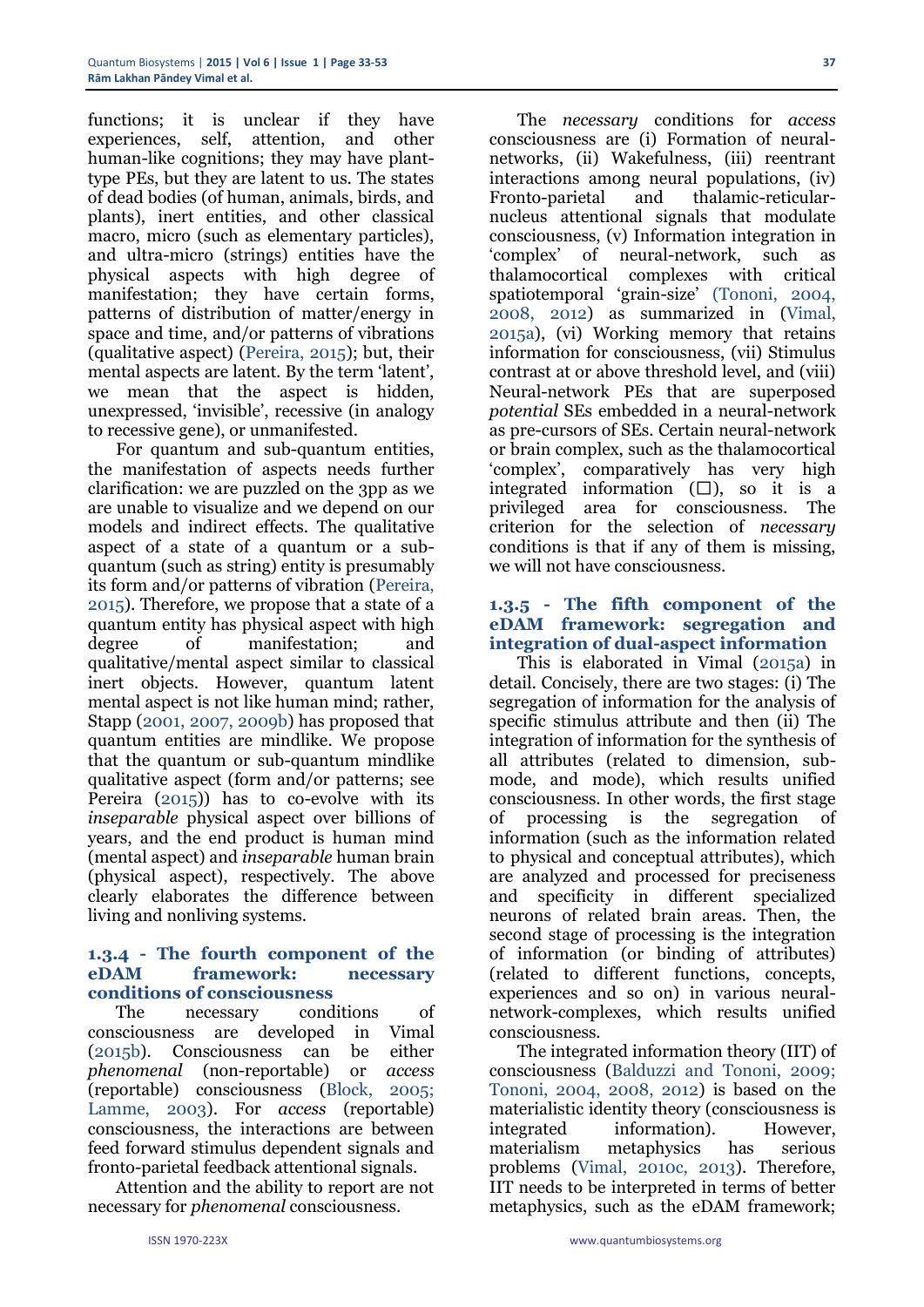this has the least number of problems; here, information is a dual-aspect entity.

In the eDAM framework, consciousness (both experiential aspect such as SEs including feelings, emotion- and thoughtrelated experiences and functional aspect such as related functions) is the 1pp-mental aspect of a state of related neural network (neural-network: such as thalamocortical main complex) that has high amount of integrated mental-information  $\Box_{\text{mental}}$ . The 3pp-physical aspect of this state is this neural-network and its activity as its neural substrate that has high amount of integrated physical-information  $\Box_{\text{physical}}$ , which is close to the term 'integrated information'  $\Box$  used in (Tononi, 2004, 2008, 2012) and (Balduzzi and Tononi, 2009). Since 1pp-mental and 3pp-physical aspects are *inseparable*, 'mental' and 'physical' information related to the same brain-mind state are also *inseparable*.

Furthermore, the *quality* of consciousness is determined by the set of all the informational relationships generated by the matching and selection mechanisms of the eDAM framework. The *quantity* of unified consciousness as a whole (a) is above and beyond its parts and (b) is related to the amount of information integrated through the matching mechanism (Section 1.2) (that involve interaction between feed forward and feedback signals) in a complex of elements.

In the eDAM framework (Sections 1.3.1- 1.3.5), (i) The process of observing involves the matching and selection mechanisms, (ii) The observer (the self or SE of subject (Bruzzo and Vimal, 2007)) is the 1pp-mental aspect of the state of self-related integrated information, and (iii) The observed (SE of object) is the 1pp-mental aspect of the state of object-related integrated information.

Furthermore, the 'hard' problem of consciousness is clearly addressed in (Vimal, 2015a) using all five components of eDAM framework. The criticisms of the eDAM framework are addressed in Vimal (2015d).

Our hypothesis is that human consciousness: (i) Is the mental aspect of a state of the brain-system or a brain-process, which has two sub-aspects: conscious experience and conscious function (Vimal, 2010c) in the eDAM framework, and (ii) Is a self-referential and language-dependent executer that intermediates between unconsciousness and the external environment.

# **2 - Transgenerational information transmission**

# **2.1 - Specific fears can be inherited**

Very recently in a *Nature Neuroscience* publication, Dias and Ressler (2014) reported fascinating experimental results indicating specific fears can be inherited. By pairing the experience of a scent with an electric shock to the foot, mice were conditioned to fear the smell of acetophenone (a fruity odor). The researchers used acetophenone because it is well known that the Olfr151 gene controls the M71 olfactory receptor expression. After ten days of fear training, first generation conditioned animals (F0) were allowed to mate. The offspring (F1 generation) presented an increased startle response to the fruity smell, even though they had never encountered the smell before. The fear reaction of F1 mice was specific to acetophenone, as the mice did not startle in response to the control odors of propanol, which acts on a different Olfr6 receptor.

Moreover, the F2 generation displayed the same increased sensitivity to acetophenone.

In addition to behavioral differences, physiological changes were found in the F1 and F2 offspring. F1 and F2 generation animal's noses showed significantly more M71 neurons, which contain a receptor that detects acetophenone, than control animals. In addition, F1 and F2 mice brains showed larger M71 glomeruli, a region of the olfactory bulb that responds to the scent of acetophenone. Therefore, the conditioning of the F0 generation to fear the smell of acetophenone leads to acetophenone-specific physiological changes in the subsequent two generations. Researchers also studied the epigenome of the M71 olfactory receptor gene, and found CpG hypomethylation in the Olfr151 gene in the sperm of mice conditioned to acetophenone (F0), as well as in the sperm of their offspring (F1). This DNA hypomethylation could produce increased expression of M71 in olfactory sensory neurons (OSNs) that induced an expansion of the circuitry destined for the detection of acetophenone.

To rule out social influences, the researchers performed in vitro fertilization (IVF) experiments. Male mice were trained to fear acetophenone, and ten days later the animals' sperm was harvested. The sperm was carried to another lab where it was used to artificially inseminate female mice.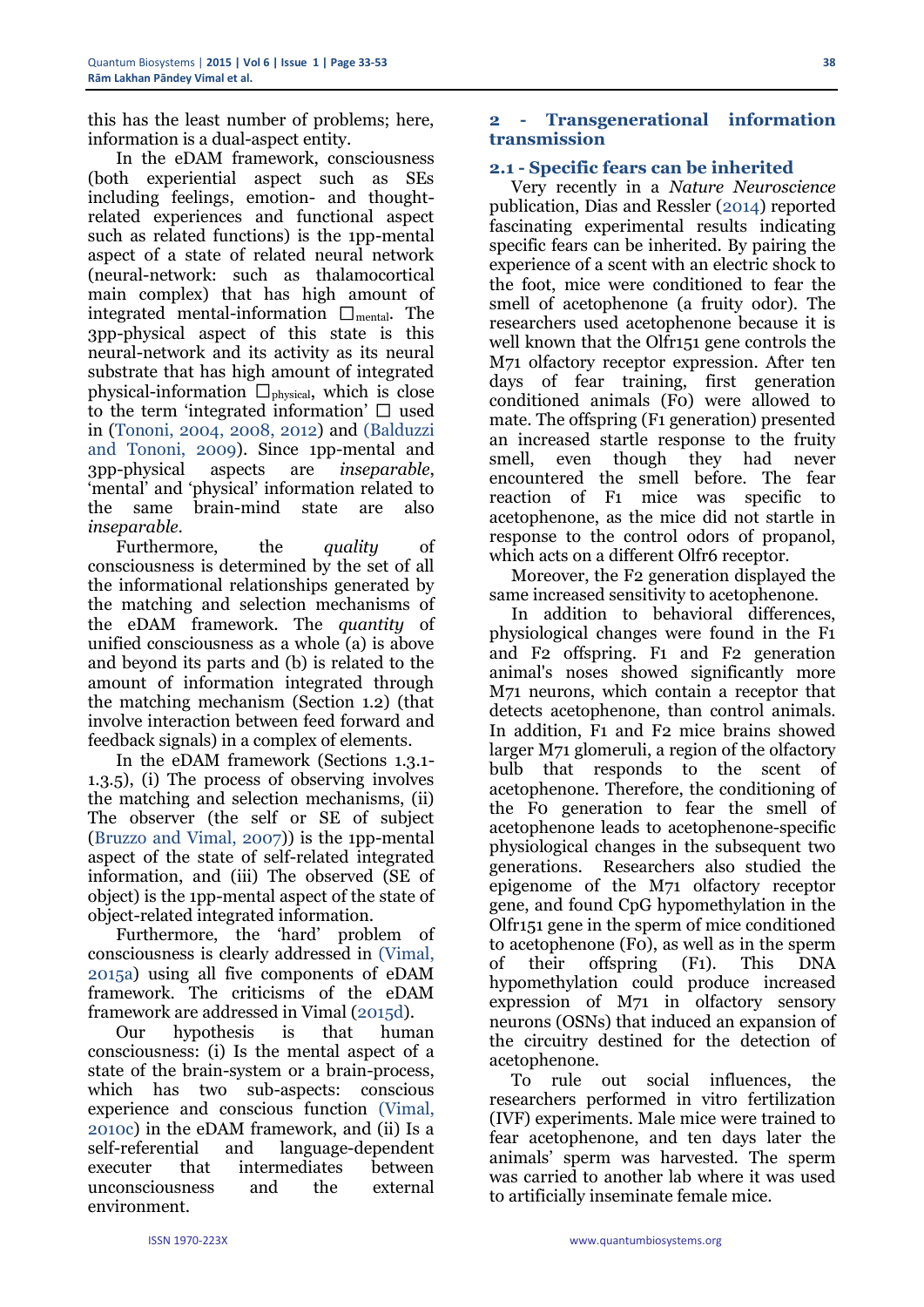While the authors could not perform behavioral tests on these mice because of laboratory regulations about animal quarantine, the brains of the offspring presented larger M71 glomeruli, just as before. Researchers suggested that the acetophenone used in the F0 fear conditioning experiments could enter the circulatory stream to activate olfactory receptors expressed on sperm.

While unanswered questions remain, for example, Dias and Ressler did not perform control experiments where the F0 animals were exposed to the acetophenone odor without the shock, nevertheless, these experiments are the first steps toward support for the existence of specific transgenerational epigenetic information transmission.

As per eDAM framework (Section 1.3), these effects are in the physical and *inseparable* mental aspects of mind-brainbody states. Dias and Ressler's (2014) reports indicating specific fears can be inherited in the mental aspect and the acetophenone induced Olfr151 gene that controls the M71 olfactory receptor expression is related to the inseparable physical aspect.

# **2.2 - Drastic changes in food availability may induce specific transgenerational responses**

Bygren (2014) investigated the hypothesis that a large fluctuation in food availability during grandparents' early development influences their grandchildren's cardiovascular mortality rates. Subjects consisted of 317 randomly selected people born in 1890, 1905, and 1920 in Sweden.

According to Bygren's analysis, if "*the paternal grandmother up to puberty lived through a sharp change in food supply from one year to next, her sons' daughters had an excess risk for cardiovascular mortality*".

Bygren could demonstrate only a connection between the paternal grandmother and her son's daughter. They discuss that neither selection pressure, learning, nor could imitation explain the results of their analysis. X-chromosome linked epigenetic inheritance through spermatozoa is a reasonable process, which is limited to transmission via the father (due to sex differences under meiosis). It was concluded that drastic changes in food availability could give specific transgenerational responses. Bygren proposed

epigenetic inheritance (including micro-RNAs) through the gametes as a plausible mechanism for the transgenerational responses in mammals.

As per eDAM framework (Section 1.3), these transgenerational effects on cardiovascular mortality rates are in the physical aspects of mind-brain-body states; it would be interesting to investigate if there are some changes in their mental aspects as well.

#### **2.3 - Transgenerational information transmission produced by maternal separation**

Fascinating experimental results pertaining to transgenerational information transmission produced by unpredictable maternal separation combined with unpredictable maternal stress (MSUS method see Weiss, 2011) were reported by Gapp (2014) in Nature Neuroscience. Mice pups were separated from their mothers for 3 hours daily from postnatal days 1 to 14.

During separation periods, the mothers were also stressed, for instance, by being confined to a narrow tube. Traumatic isolation experiences produced marked behavioral, metabolic and molecular effects in mice. Explicitly, Gapp found up regulation of numerous miRNAs in F1 animal MSUS sperm, and that miRNAs were also altered in serum as well as in the hippocampus and hypothalamus of adult F1 MSUS mice. In addition, miRNAs were affected in the serum and hippocampus of adult F2 MSUS mice, but not in F2 sperm. The effect of stress appears to diminish by the third generation, as miRNAs were normal in F3 mice; however, F3 MSUS mice presented behavioral symptoms similar to those exhibited by F1 and F2 animals. The authors speculated that it was possible that miRNA changes first appearing in sperm were transferred to other non-genomic or epigenetic marks, such as DNA methylation or histone posttranslational modifications, which explain the observed behavioral symptoms. Researchers also investigated a possible link between sperm RNAs and the effects of MSUS. They isolated RNA from sperm of MSUS mice, injected it into wild-type fertilized mouse oocytes, and re-implanted the oocytes into females. When the resulting offspring (MSUS-RNAinj mice) became adults, they presented very similar metabolic and behavioral traits as the MSUS mice. Authors also performed serum insulin and blood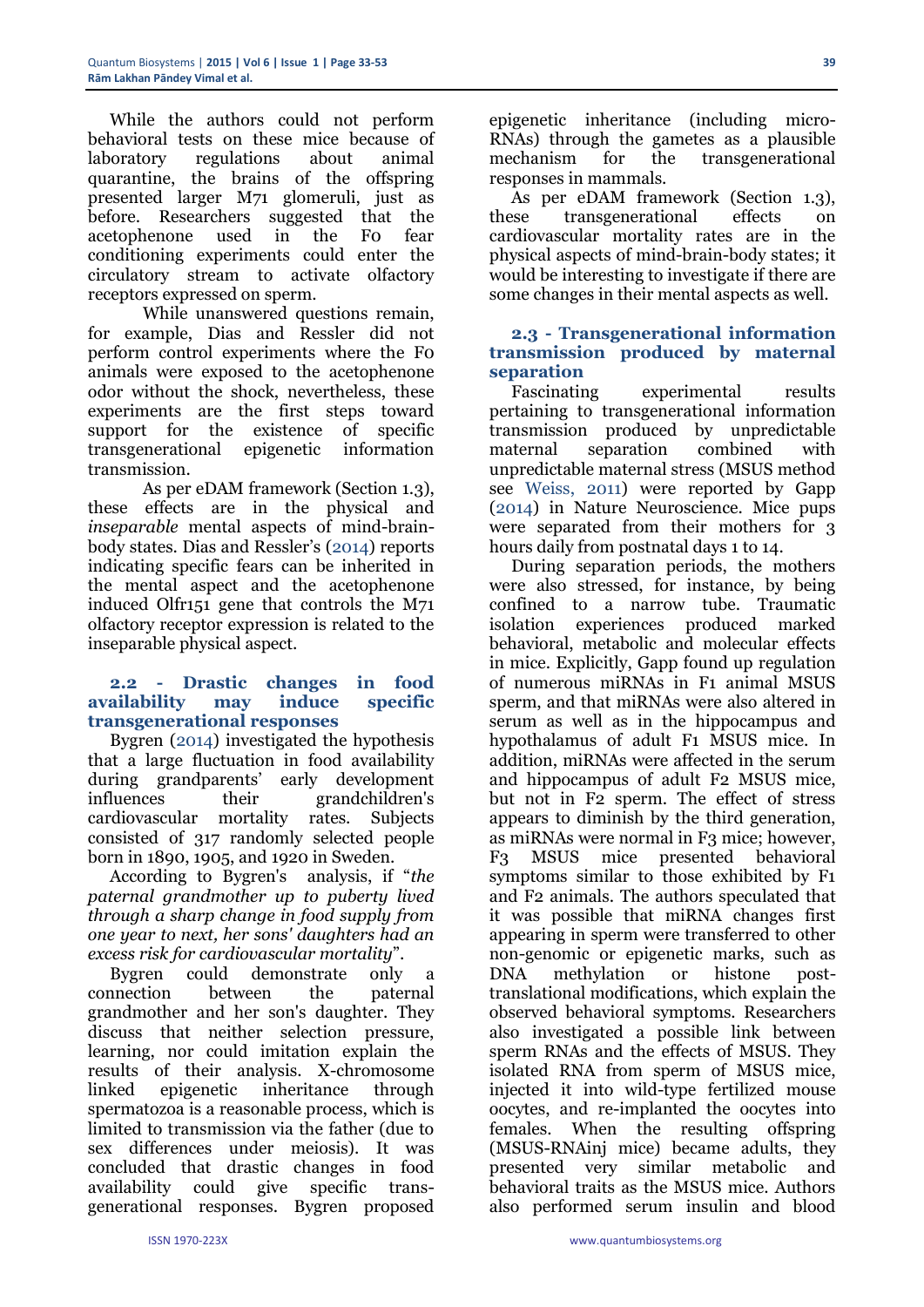glucose analyses and found various anomalies in MSUS mice and MSUS-RNAinj mice. In brief, these experiments demonstrate transgenerational behavioral, metabolic, and molecular effects of early trauma in mice by direct exposure to MSUS in early postnatal life, and by injection of sperm RNAs from MSUS males.

Furthermore, Leimar and McNamara's model (2015) shows that "*the passing of maternal cues and the transgenerational integration of sources of information readily evolve*"*.* Moreover, Gorelick and Bertram's phenotypic model (2003) of sex-limited temporally fluctuating selection demonstrates that "*substantial heritable variation can be maintained and thereby provides impetus to develop population epigenetic models*". In addition, Magdon-Maksymowicz and Maksymowicz (2015) claim that "*proposed epigenetic contribution may be seen as a candidate for possible explanation of observed deviation from the Gompertz law, also among senior members of society*". Stamps and Krishnan's hypothesis (2014) that "*information from ancestors and information from personal experiences are combined via nonadditive, Bayesian-like processes*".

As per eDAM framework (Section 1.3), these transgenerational behavioral, metabolic, and molecular effects produced by maternal separation are in both mental and physical aspects of mind-brain-body states.

#### **2.4 - Stress during pregnancy can be passed down through several generations**

Preterm birth is one of the most important causes that can produce health problems in later period of life**.** In the latest experiments (Yao, 2014) timed-pregnant rats were stressed daily by restraint and forced swimming. Rats F0 were placed in a customized transparent Plexiglas container for 20 minutes every day during days 12 to 18 of gestation. The inner diameter of the container was planned to the size of the animals to restrain turning and maintain the animals in a standing position of the body.

Forced swimming happened in a round water tank. The next two F1 and F2 generations were then divided into two groups that were either stressed or not stressed.

The daughters of stressed animals had shorter pregnancies compared to daughters

of those who had not been. In addition, the grand-daughters of stressed animals had shorter pregnancies, even if their mothers had not been stressed. A surprising outcome was that during pregnancy, mild to moderate trauma had a compounding consequence across generations. Namely, stress effects grew larger through each generation. In other words, the most dramatic impact of prenatal stress on developmental line has been found in the F3 generation.

Yao and his colleagues (2014) have shown that maternal stress or the cumulative effects of recurrent stress influence risk of preterm birth and reduced health outcomes across three generations. They have revealed that maternal stress could generate miRNA modifications that affect on epigenetic regulation of gene expression that finally effects across several generations. It seems that recurrent prenatal stress across many generations amplifies hypothalamicpituitary-adrenal axis responses to exacerbate variations in gestational lengths and produce adverse maternal and offspring behaviours.

As per eDAM framework (Section 1.3), these transgenerational effects produced by stress during pregnancy that can be passed down through several generations are shown in the physical aspects (such as shorter pregnancies) of mind-brain-body states. It would be interesting to investigate the effects on their mental aspects (such as behavioral effects) as well.

#### **2.5 - Circulating miRNAs in epigenetic inheritance in mammals**

A recent bioinformatics analysis has provided evidence for the role of circulating miRNAs in epigenetic inheritance in mammals (Sharma, 2014). In addition, Barry (2013) has proposed that vesicles released by tissues into the bloodstream (van der Pol, 2012) may transmit RNA-mediated somatic cell-derived regulatory information to the germline. Vesicles mainly contain sncRNAs (Lasser, 2012) and miRNAs (Guduric-Fuchs, 2012).

As per eDAM framework (Section 1.3), the transgenerational effects produced by circulating miRNAs need to be investigated for both physical and mental aspects.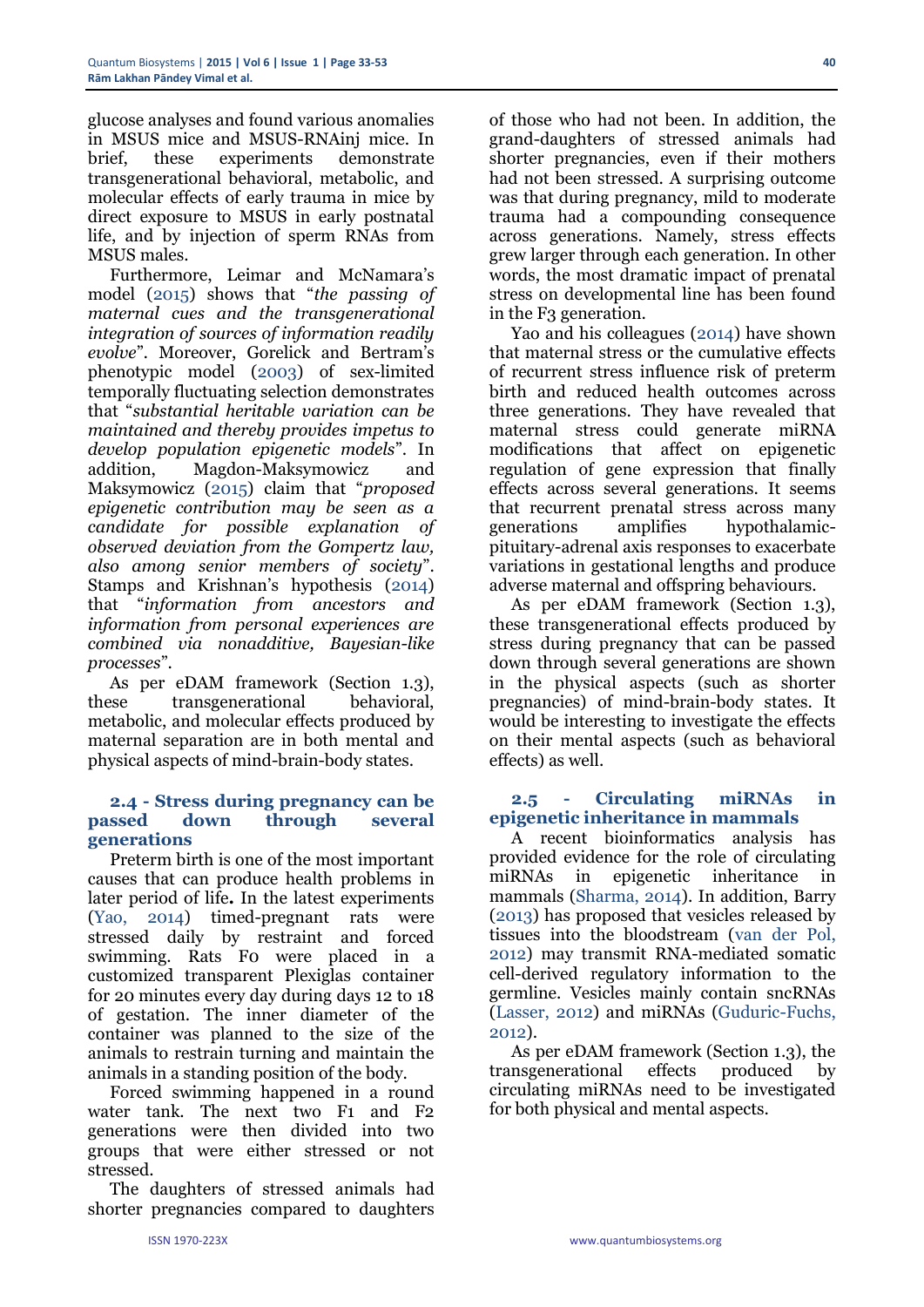#### **3 - Detrimental effects of sensory deprivation: human mind is dependent on adequate sensory contact with the external world**

A number of studies have demonstrated sensory input to be essential for proper brain development and function. Sensory deprivation can induce profound changes in central processes and multisensory functions in early infancy (Mowery, 2014; Putzar, 2010; Qi, 2010; Collignon, 2009; Putzar, 2007; Carvell and Simons, 1996).

In contrast, sensory isolation/deprivation can also be applied as an alternative treatment. In modern parlance, sensory isolation/deprivation is now called a restricted environmental stimulation technique (REST). Sensory deprivation (or perceptual deprivation) is a reduction or removal of stimuli from one or more of the senses (Rasmussen, 1973). The REST method is used for the treatment of stress-related pain such as chronic headaches, premenstrual pain, fibromyalgia, etc. There are two basic methods of REST known as chamber and flotation REST (Suedfeld and Bow, 1999; Bood, 2006, 2009).

During chamber REST treatment, subjects lie on a bed in a totally dark and sound reducing room. During flotation REST, subjects are placed in a water tank with an extremely high saline concentration (mainly magnesium sulphate, which does not irritate the skin), which allows patients to float supine on the water. The flotation tank can exclude sound and light and retain heat, and the water temperature is kept about at 34.7°C. It has been suspected that the positive affect of REST can be attributed to the deep relaxation inducing reduction of stress hormones and the release of endogenous endorphins.

In spite of the restorative effects of temporary REST, prolonged sensory isolation experiments conducted over the last century report detrimental effects on subjects. These prolonged sensory deprivation experiments were not intended as therapy, but conversely for torture and manipulations such as brainwashing, mind control, and interrogation of military prisoners. We should make clear the distinction between sensory deprivation (SD) and perceptual deprivation (PD) studies. During SD, subjects are subjected to minimized total sensory stimulation, which is reduced to levels as low

as possible. Subjects are placed in a dark and soundproofed chamber wearing gauntlet-like gloves and are instructed to lie quietly on a mattress. Earplugs or earmuffs also can be used to reduce the level of sound stimulation.

The social stimulation (social isolation) communication between subject and experimenter is also kept to a minimum level. In contrast, the objective of PD studies (perceptual deprivation, also known as McGill type experiments or partial isolation) was not to cut subjects off from all sensory stimulation, but to remove patterned or perceptual stimulation, so far as it could be arranged (Heron, 1957). For instance, McGill subjects were confined in a lighted cubicle wearing translucent goggles that allowed for only perception of diffuse light.

The first prolonged human sensory and perceptual deprivation experiments were supported by the U.S. government and related to the Cold War in the 1950s. Several renowned psychologists (mostly unknowingly) obtained research funds from the U.S. government and various agencies that were directly or indirectly sponsored by the CIA (Weinstein, 1990; Brown, 2007; McCoy 2006). In 1951, the first human perceptual deprivation experimental results by Donald Hebb (who was a professor of psychology at Montreal's McGill University) and his team had to be kept secret. Hebb paid his male voluntary graduate students \$20 a day, which was an excellent salary for the time. Students were placed in small chambers containing little more than a bed where they lay for up to several days, wearing cardboard cuffs and gloves to reduce tactile sensations, while they were exposed to constant diffuse white light and noise to eliminate patterned vision and hearing. Hebb wanted to observe his students for six weeks (prolonged isolation); however, the majority lasted no more than a few days in isolation (Heron, 1957).

Hebb and his colleagues presented their dramatic preliminary results concerning human perceptual isolation studies at the Canadian Defense Research Board symposium in 1952. Hebb (1952) reported that volunteers endured hallucinations, disorientation, delusions, cognitive impairment, out of body experiences, and scored lower in solving mathematic problems in their isolation studies. In 1953-1954, it is likely that studies by Hebb and his colleagues had leaked to the popular press.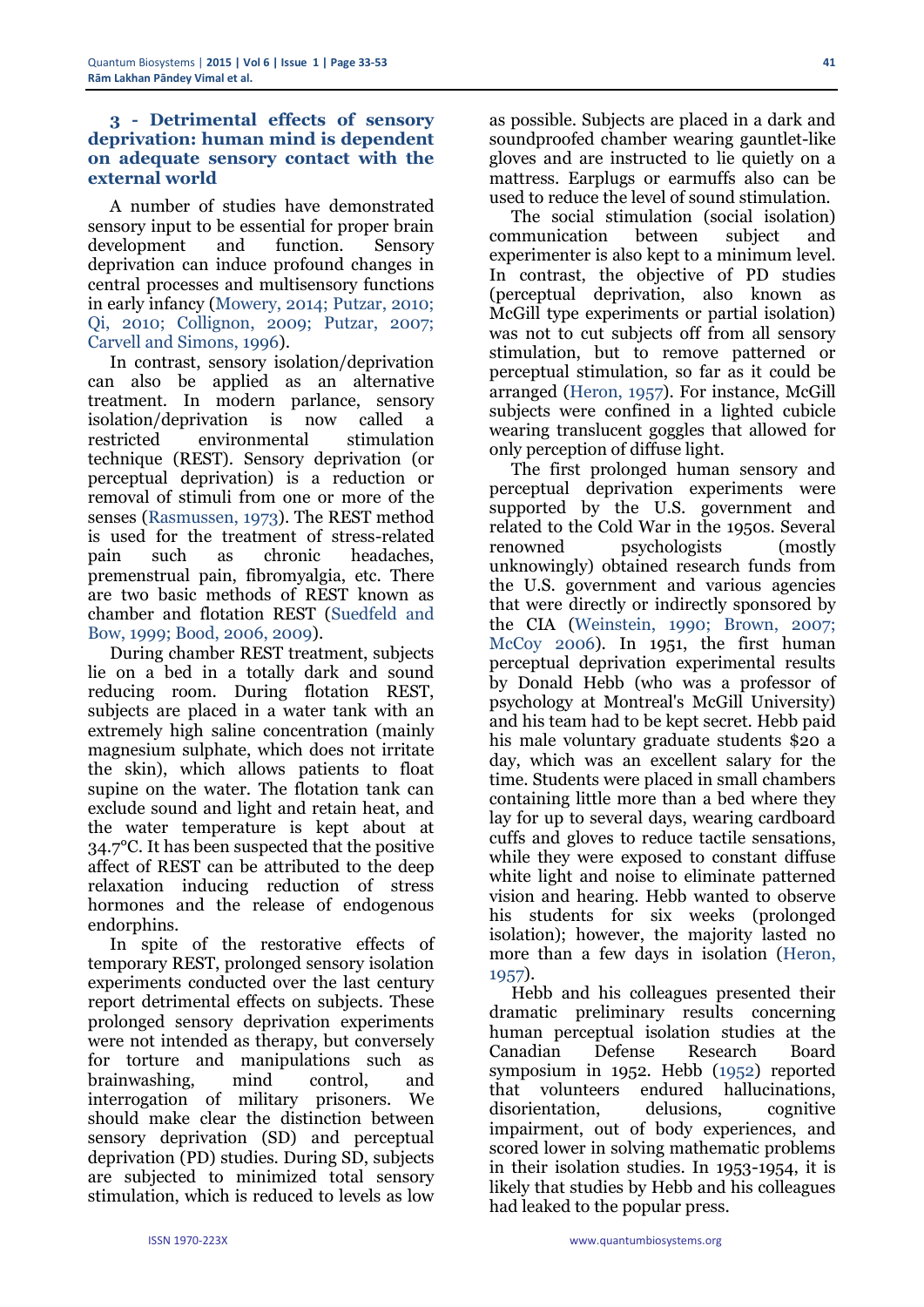The first reports about hallucinations under perceptual isolation (Heron, 1953, 1957; Brown, 2007) enraptured scientists and started a widespread interest in other responses to isolation.

Following on from early work by Hebb and colleagues, many researchers became involved in sensory and perceptual deprivation experiments. Some, like Donald Ewen Cameron, psychiatrist at the McGillaffiliated Allen Memorial Institute, who was also president of the American and World Psychiatric Associations, often conducted many unethical and unscrupulous experiments such as brainwashing techniques, drug dis-inhibition, prolonged sleep, and psychological isolation that were combined with electro-convulsive therapy, and produced in many cases permanent and complete amnesia (Gillmor, 1987; Scheflin and Opton, 1978; Cameron, 1960; Raz, 2013). Within the two decades since its inception, research interest in sensory deprivation experiments has essentially ceased with only a few researchers still conducting sensory deprivation studies (Zubek, 1969, 1973; Raz, 2013).

The BBC televised a Horizon program entitled Total Isolation (BBC, 2008), which aimed to recreate the sensory deprivation study performed 40 years ago by Hebb. Before isolation, the volunteers were required to do various tests assessing visual memory, verbal fluency, information processing, and suggestibility. Next, the six volunteers were placed in a nuclear bunker. Three volunteers were placed alone in dark and sound-proofed rooms, while the other three wore goggles and foam cuffs, with white noise piped into their ears. Volunteers were monitored to determine the effect of 48 hours of sensory/perceptual deprivation. After 48 hours, the volunteers reported that hallucinations and inability to sense time made the experience difficult. Three volunteers experienced auditory and visual hallucinations such as snakes, oysters, tiny cars, and zebras. One volunteer was convinced their sheets were wet. However, two volunteers seemed to tolerate the isolation without issue. When the 48 hour isolation procedure was completed, the tests taken before isolation were repeated. The results revealed that all volunteers' ability to complete the previously assessed tasks became poorer. Memory capacity of one volunteer fell 36%, and all subjects had

trouble thinking of words beginning with a nominated letter (in this case, the letter was "F"). All four men involved with the study (but neither of the two women) had remarkably increased suggestibility.

Recently, Mason and Brady (2009) performed short-term, near-total sensory deprivation experiments. This study wanted to reveal if perceptual disturbances could be elicited by a brief period of complete isolation from sound and vision in both highly hallucination prone and non-hallucination prone groups. 19 healthy volunteers were placed into a sensory-deprivation room that almost completely excluded light and sound for 15 minutes. Isolated people presented visual hallucinations, perceptual distortions, paranoia, and depressed mood. The volunteers who were less prone to hallucinations reported fewer perceptual distortions, but they still recounted a variety of delusions and hallucinations.

This wealth of sensory deprivation experiments well demonstrates that the stability of the human mental state is dependent on adequate sensory contact with the external world. Outcomes of sensory deprivations are essentially dependent on deprivation conditions, deprivation duration, and individual differences. Even in normal subjects without pharmacological manipulation, the prolonged stress resulting from SD can produce detrimental neurological changes in the human brain, which can manifest in maladaptive behaviors and disorders. Therefore, an organism requires not only stimulation but also continually varied external sensory information for the maintenance of normal and adaptive behavior (Heron, 1953; Scott, 1954, 1959; Goldberg, 1961). Continuous exteroceptive stimulation has an essential motivational function; behavior can be directed by increasing (or decreasing) sensory input to maintain an adequate level of varied sensory information (Schultz, 1965). This stimulus variation can function as a drive state.

Extraneous stimulation conveyed by peripheral mechanisms executes a general control over the activity of the central processes, upon which proper functioning of selectivity, and thus adaptive behavior, depends (Scott, 1954, Goldberg, 1961). Without external cues mediated by peripheral processes, there could be no behavior. Hebb's position (1954) was that a sensory event has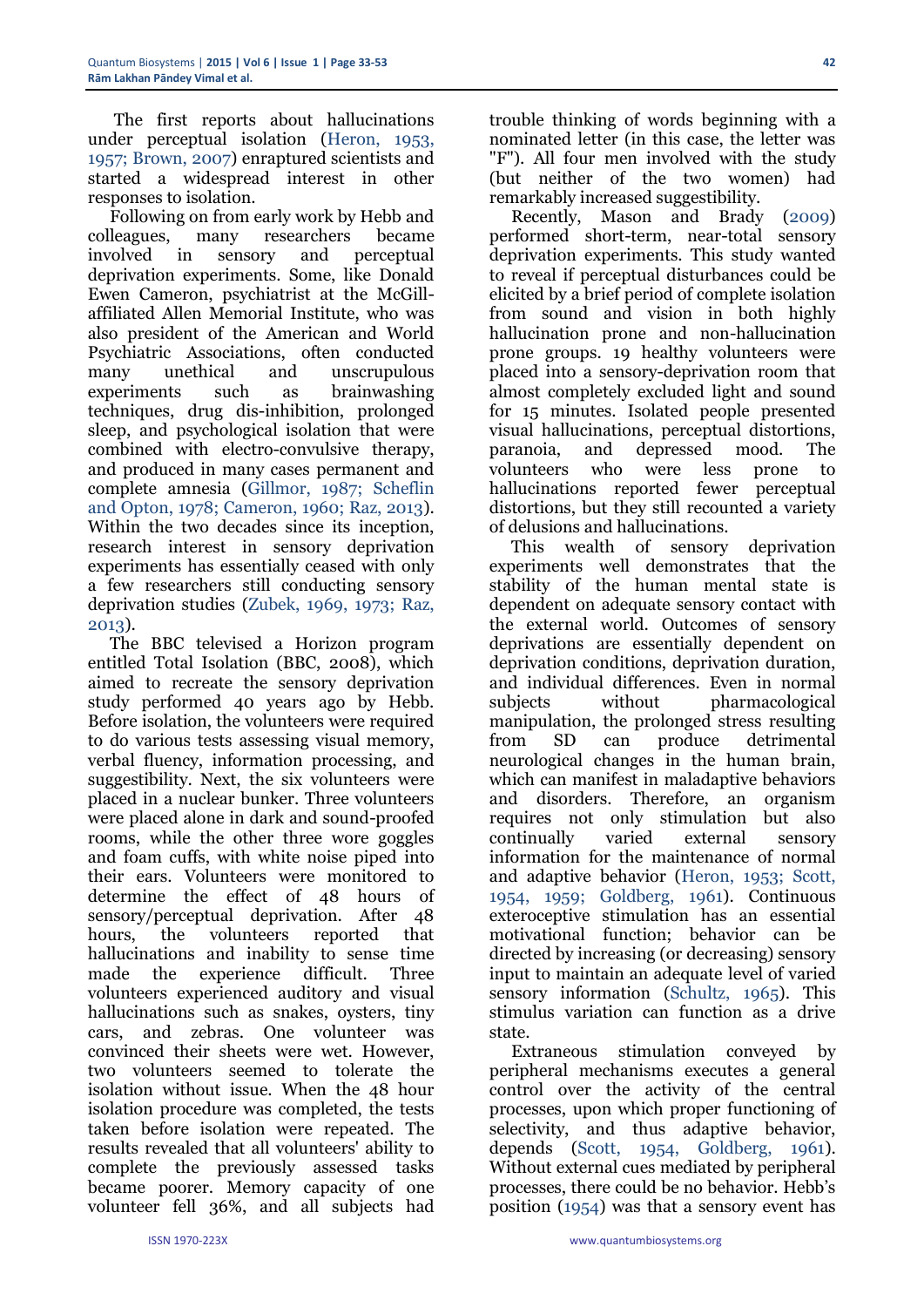two distinct functions. It arouses or guides a specific response, but it also has a nonspecific role of maintaining the brain function that operates during the normal waking state.

As per eDAM framework (Section 1.3), these detrimental effects of sensory deprivation resulting visual hallucinations, perceptual distortions, paranoia, depressed mood, and so on are shown in the mental aspects of mind-brain-body states. It would be interesting to investigate the effects on their physical aspects as well.

#### **4 - Unconscious thinking and creativity**

"*One evening, contrary to my custom, I drank black coffee and could not sleep. Ideas rose in crowds; I felt them collide until pairs interlocked, so to speak, making a stable combination. By the next morning I had established the existence of a class of Fuchsian functions, those which come out from the hypergeometric series; I had only to write out the results, which took but a few hours*." Henri Poincare, 2001

Latest neuroimaging studies by Creswell (2013) have shown that a brief distraction period (two minutes) of unconscious thought (UT) produced better behavioral decisions compared with making an immediate decision (ID). Information about cars and other items were presented to 27 healthy volunteers while they underwent neuroimaging. Next, before volunteers were asked to make decisions about the items, they had to perform a difficult distractor task (memorizing sequences of numbers) to prevent them from consciously thinking about the information related to the decision.

When the subjects were initially learning information about items, the neuroimaging results revealed that the brain areas responsible for making decisions (left intermediate visual cortex and right dorsolateral prefrontal cortex) continued to be active (or reactivated) even when the conscious brain was distracted with a number memorization task. Creswell (2013) proposed that the brain may continue to unconsciously process decision-related information during the distraction period, which made it possible to perform higher quality decisions.

Recent studies support the concept that cognition is due to the dynamic interactions

of distributed brain regions operating in large-scale networks.

The default mode network (DMN, also called the default network, default state network) is a network of interconnected brain regions (including the medial prefrontal cortex (MPFC), posterior cingulate cortex (PCC), and lateral and medial temporal lobes (MTL)), which are active when a subject is not focused on the outside world and the brain is at wakeful rest (Spreng, 2010; Buckner, 2008). When subjects perform stimulus-based tasks, activity increases in the executive network (EN) and decreases in DMN (Fox, 2006; Golland, 2007; Lin, 2011).

Kühn (2013) have shown how creative ideas could emerge from the brain. They searched for neural correlates of creativity with the help of structural MRI. Researchers found a positive correlation between creative performance and gray matter volume in DMN in all creativity measures. These results support the notion that the DMN is important in creativity, and provides a neurostructural support for the idea that unconscious information processing is important in creativity.

Ritter (2012) studied the role of unconscious processes in the idea generation and idea selection parts of the creative process. They revealed that subjects could not produce more creative ideas after unconscious thought than after conscious thought. Nevertheless, volunteers who thought about their ideas unconsciously took an important advantage because they were more capable of recognizing their most and least creative idea. In other words, subjects who had unconsciously thought about their ideas could select their most creative and least creative idea from many self-generated ideas. This unconscious idea selection is essential to our everyday creativity. When we successfully generate diverse ideas, we need to select the most creative idea, while excluding the incorrect ideas. Ritter suggested that further research should be performed to reveal if longer unconscious periods promote not only the idea selection, but also the idea generation part of the creative process.

The widespread view considers creativity to be the production of something novel and useful within a given social context.

According to Lavazza and Manzotti (2013)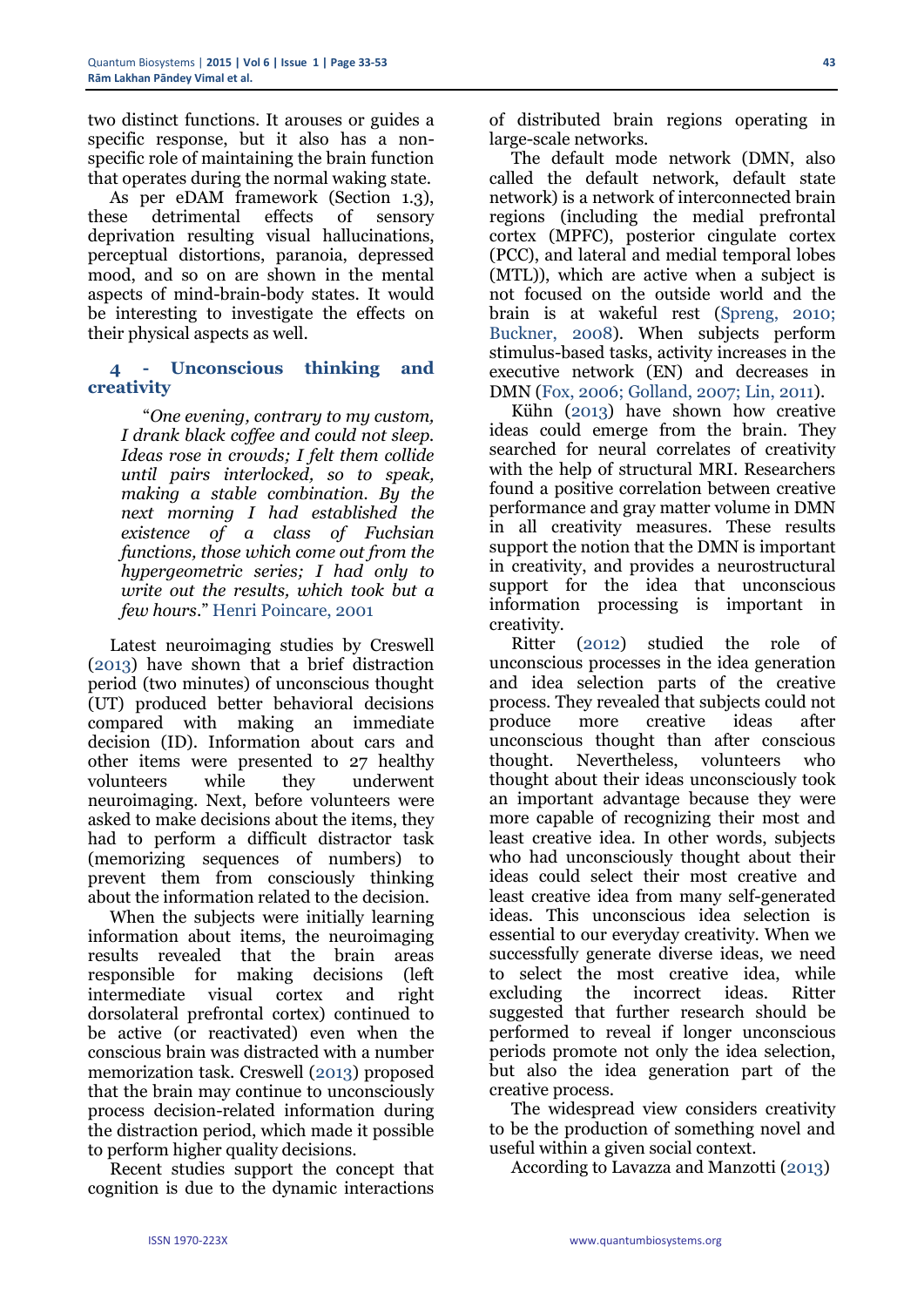"*A creative thinker, thus, is not only capable of finding new combinations of existing concepts or symbols; he or she must be able to expand the semantic domain to totally unexpected and new concepts and ideas. Sometimes, the outcome of creativity may go against everything that had been defined so far*". Creativity is not the same thing as intelligence, since usually people with high intelligence do not tend to have a high creative output. In addition, IQ tests can not measure divergent thinking, which is an essential part of creativity. It has been revealed that people with the greatest creative output (for instance, well-known writers and architects) had mean IQs in the 120 range (Andreasen, 1987; Mackinnon, 1965). High levels of creativity require convergent as well as divergent thinking. Divergent thinking is an essential cognitive process that is associated with future creative achievement (Runco and Acar, 2012). During divergent thinking, the unconscious processing can use our long-term memory capacity with parallel layout, and simultaneously can access a lot of associated items under weak top-down control (Hommel, 2012). Thus, because the unconscious brain is capable of processing information in parallel, it can guarantee sufficient resources for idea production (Fleck and Kounios, 2009). In contrast, convergent thinking requires strong top-down control and can represent very few or just one item (Colzato, 2012).

According to neuroimaging experiments, during random episodic silent thought (REST, also referred to as the default state), the primary regions of the brain to become activated are the cortical areas (such as frontal, temporal and parietal, and the retrosplenial cingulate), and the brain is spontaneously reorganizing and acting in a self-organizing manner (Andreasen, 1995, 2005). These findings suggest that whereas conscious thought may be focused and convergent, unconscious thought may be more associative and divergent (Ritter, 2012).

As per eDAM framework (Section 1.3), the creativity is a part of mental aspect of related neural-network (NN) state and its inseparable physical aspect is a NN (such as DMN that includes MPFC, PCC, and MTL) and related neural activities during mostly unconscious information processing. High levels of creativity involve convergent as well as divergent thought processing in parallel with multiple possibilities in both aspects.

#### **5 - Discussion**

#### **5.1 - Transgenerational epigenetic mechanisms, unconscious creativity, and sensory deprivation**

John Locke (1632-1704) proposed that at birth our mind can be a *tabula rasa* ("blank tablet") (Ashcraft, 1986). Later, French naturalist Jean-Baptiste Lamarck (1744- 1829) was among the first to suggest that certain acquired traits can be heritable from parents to offspring (Packard, 1901; Koonin and Wolf, 2009). However, Lamarck's notion about heredity was ultimately rejected by science, until the end of the 20th century when the epigenetics movement emerged.

Dias and Ressler's (2013) study is the first to support the notion that specific conditioned information can be transferred to offspring by epigenetic mechanisms. It should also be highlighted that 90 years ago, Pavlov did some very interesting experiments that can be linked to Dias and Ressler's (2013) experimental results. Pavlov trained mice to associate food with the sound of a bell.

Pavlow (1923) reported that "successive generations took fewer and fewer training sessions before they would search for food on hearing a bell even when food was absent". It is probable that the science of epigenetics will have a compelling force to rethink our conventional notions, among them, the basis for our Free Will.

Regarding the briefly described sensory and perceptual deprivation experiments, these old works carried out in the 1950s and 1960s, presented a number of interesting results. One of the most important outcomes, as Scott (1954) and Hebb (1954) emphasized, is that extraneous stimulation conveyed by peripheral mechanisms plays an essential role in maintenance of normal waking state brain function. Prolonged sensory deprivation that, for instance can produce almost total deprivation of the sight, sound and touch, can produce dramatic effects on human brain and behavior such as hallucinations, disorientation, and delusions. Since continuous and adequate sensory cues from the external world are essential to maintain the stability of the normal human waking mental state (i.e. essential to maintain consciousness), these results may support our hypothesis (Bókkon, 2014) that a possible major function of human self-consciousness is as an executer (self: (Bruzzo and Vimal, 2007)), which mediates between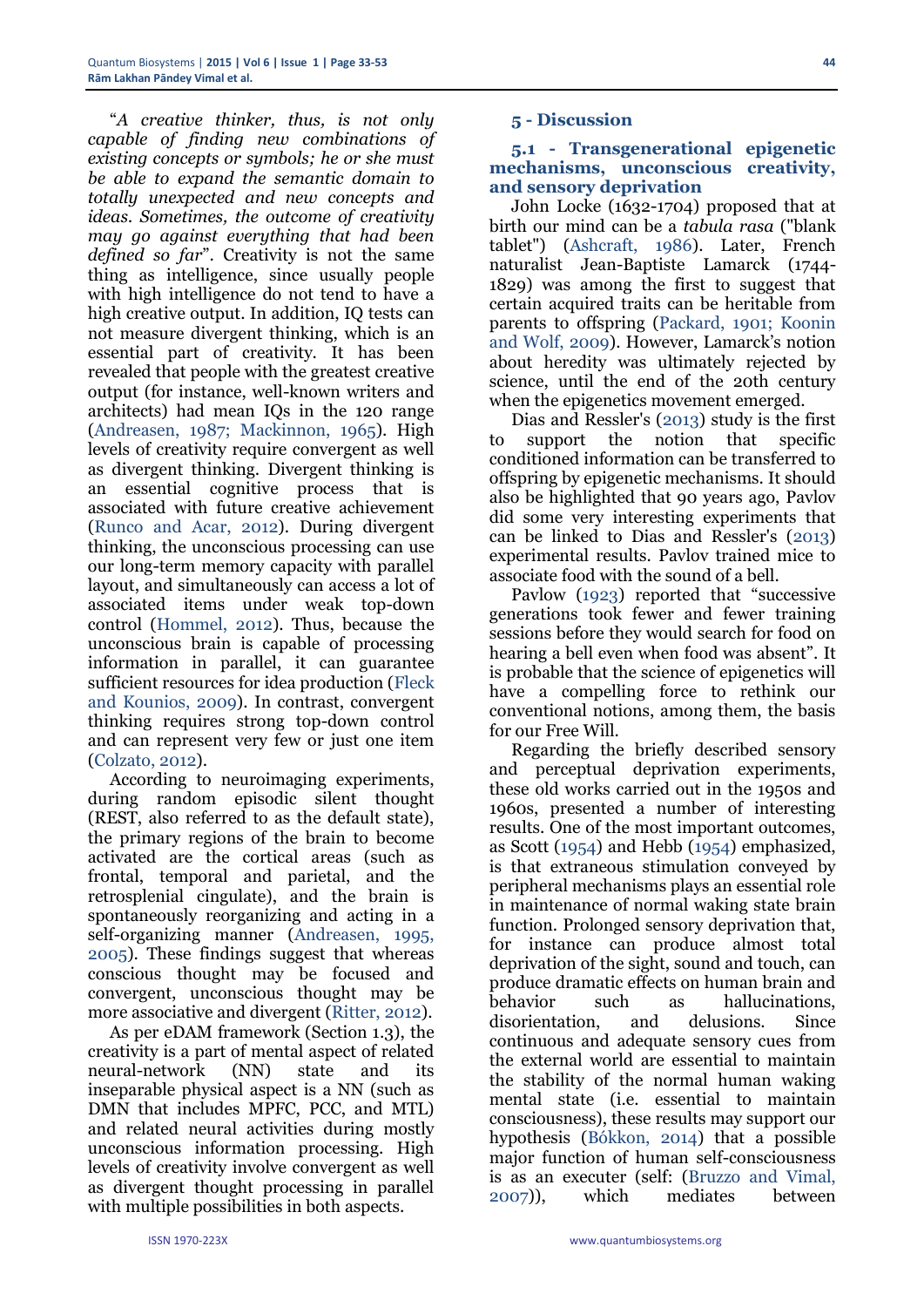unconsciousness and the external environment. It may also be possible that the external world acts as an "external memory", and the human language-dependent consciousness mediates between subjective unconscious memory and the "external environmental memory". This process makes possible such activities as exchanging information with other people and the prospect that self-consciousness can continuously develop in self-organized evolution.

As discussed in the above, many experiments and studies support the notion that conscious thought may be focused and convergent, while unconscious thought may be more associative, creative and divergent. The lingual abstraction itself acts as a convergent and coercive force for categorization, and as a result of abstraction, words and complex language can develop, which is the base of our human selfconsciousness. It may be possible that unconscious thought uses visual/geometric processes that can be associative and divergent. Eminent Hungarian philosopher Kristóf Nyíri (2000, 2003, 2008) has long argued that people first think in pictures, and then only in words. According to Nyíri, we are able to grasp conceptually only what we can also imagine, what we can visualize as an image. The image is a more natural mediator than the word, and the visual representation is phylogenetically more ancient. In addition, during ontogeny, the visual representation precedes the abstract linguistic representation (Dillon, 2013). Vygotsky's principle maintains unconscious cognition and conscious verbalization are two separate lines during development, resulting from development of the anatomical structures of the human speech after the first year of life, at which point these two developmental lines meet and "cross" each other. In addition, during the categorization process, increases in the degree of abstraction can give the impression that a word can exist independent of the perceptual reality level (Harnad, 1996). Indeed, only concrete things exist in the material world and the universe. Lingual words such as "cat" do not exist in the material reality, but of course physical cats do exist. When parents teach their children to speak, they teach the association between the heard word "cat" (and later the written word) linked to a general (abstract) view of the cats.

Thus, the convergent lingual abstraction process produces written and spoken words that abstract from reality.

Kosslyn's (1994) depictive theory about visual imagery suggests that images are quasi-pictorial and that they resemble pictures. The reality simulation principle of (Kosslyn, 2007) states that mental imagery mimics the corresponding events in the world. However, there is increasing evidence that visual perception and imagery share common neural substrates, and that both visual perception and imagery induce activation in retinotopically organized striate and extrastriate areas (Broggin, 2012; Cichy, 2011; Lewis, 2011; Albers, 2013; Palermo, 2013). Kosslyn also suggested that adults are able to encode information using words, but children are not capable of this because they do have not fully developed their verbal skills. In addition, according to experiments in cognitive neurology and physiology, children are thinking in eidetic pictures, but they gradually lose this ability while they learn to speak, read and write (Giray, 1976; Neisser, 1967). Searleman (2007) proposed that when a person looks at a picture and verbalize it can inhibit the eidetic memory. In addition, (2013) demonstrated that dreaming and visual perception share similar neurocognitive mechanisms. Namely, authors revealed that: "*specific contents of visual experience during sleep are represented by, and can be read out from visual cortical activity patterns shared with stimulus representation*" ([Horikawa,](http://www.ncbi.nlm.nih.gov/pubmed?term=Horikawa%20T%5BAuthor%5D&cauthor=true&cauthor_uid=23558170) 2013). Since dream pictures are originated mainly from unconscious processes, and that dreaming and visual perception share similar mechanisms, these may support that unconscious processing also uses picture-like representation, which can be a base for the unconscious creativity.

#### **5.2 - Free Will**

Arthur Schopenhauer's 1839 prize essay "On the freedom of the will" (Schopenhauer, 1999) addressed the academic question posed by the Royal Norwegian Society of Sciences in 1839: "Is it possible to demonstrate human free will from self-consciousness?"

Briefly,**iii** as per Schopenhauer, humans have absolutely no Free Will. He began by analyzing the basic concepts of freedom and self-consciousness and asserted that there are three types of freedom, namely, physical freedom (absence of physical obstacles to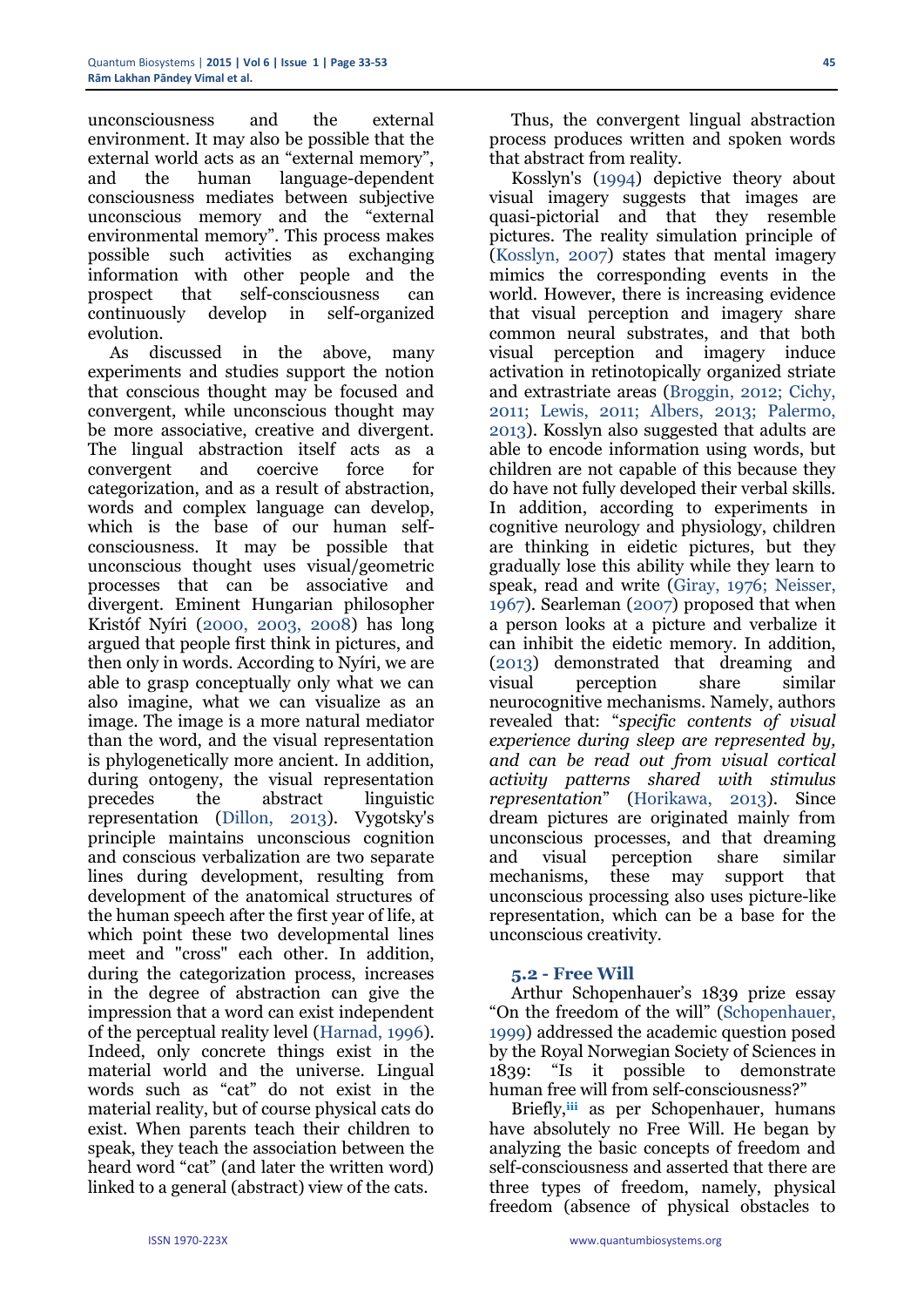actions: only he is free who acts according to one's will and nothing else), intellectual freedom (when the mind has a clear knowledge of the abstract or concrete motives to action, which occurs when the mind is not affected by, for example, extreme passion or mind-altering substances), and moral freedom (absence of any necessity in person's actions, freedom of will not influenced by anything). Self-consciousness is a person's awareness of his or her own willing, including emotions and passions. According to Schopenhauer, when a person inspects her or his self-consciousness, s/he finds the feeling "*I can do whatever I will as long as I am not hindered*." However, he argued that this is merely physical freedom. He asserted "You can do what you will, but in any given moment of your life you can *will* only one definite thing and absolutely nothing other than that one thing." Thus, the Royal Society's question has been answered "No."

The transgenerational epigenetic mechanisms, unconscious creativity, and sensory deprivation can challenge our notion of real Free Will as they indicate that our consciousness (brain and mind) cannot function without environmental sensory input. In addition, the brain requires an extremely complex informational environment, while consciousness can handle only several items of focus at a time (Baars, 1997). In reality, most environmental stimuli are subliminal or not consciously perceived, but still exert essential influences on our motivations, behavior, emotions and decisions (Ziauddeen, 2012; Aarts, 2008; Pessiglione, 2007; Custers and Aarts., 2010; Jensen, 2012; Mlodinow, 2012; Parma, 2012; Hilsenrat, 2011; Milyavsky, 2012; Muscarella, 2013).

One may argue that so called 'Free Will' might originate from unconsciousness: (i) If human language-dependent consciousness is an abstraction, (ii) If unconscious processes precede voluntary actions and decisions, and/or (iii) If creativity takes place in the unconscious dual-aspect state. However, if a question is wrong, then there is no right answer. The question of Free Will may be inappropriate, since it (our Will is free) suggests we can make decisions regardless of external and internal factors. One could argue that there could be external and internal interactions during unconscious state; therefore, our Will cannot be completely free if it originates from the unconsciousness;

As we previously suggested (Bókkon, 2014), every part of our universe involves interactions, in which each part mutually determines the other. In any given situation, our decision, as a response to a given external or internal event, depends inexorably on nonconscious, inherited, and obtained information; on learned information; and on the spatiotemporal context (environmental factors), where we make our actual decision. Since unconscious processes may be essential for our creativity (unconscious processes can promote idea selection and idea generation), this may also challenge the existence of conscious completely Free Will.

Chris Nunn commented (personal communication in January, 2011) that 'choosing' between different options in the light of one's biology and immediate environment does not have to involve consciousness - indeed Libet's findings rather suggest that 'choices' of this sort are likely to be always unconscious. Moreover, Libet's data (Libet, 1983, 1985, 2003) fits better with the variable concept of Free Will because (1) readiness potential (550 msec earlier) is due to the instruction to flex their wrist, so it is not random, and (2) the subjective urge to move (200 msec earlier) has Libet lag of 350 msec is average value (it is not fixed, it has standard deviation i.e., variability/uncertainty is injected during processing so Will is not completely deterministic. Thus, Free Will is variable and depends on unknown factors (uncertainly/variability injected during processing).

#### **5.3 - Semi-free Will: a variable concept of Free Will**

The followings are adapted from (Vimal, 2010d). Science presumes causality, either deterministic or quantum; both are opposite to Free Will (Perlovsky, 2011, 2010) in addition to the suspicion raised on the existence of completely Free Will. Free Will is neither completely free as argued on complete (or quantum) randomness basis, nor completely deterministic as argued on pure Laplacian determinism basis (Brembs, 2010; Bruzzo and Vimal, 2007). Free Will depends on vagueness (uncertainty), crispness, and the hierarchical levels of neural processing in a complex manner (Perlovsky, 2010).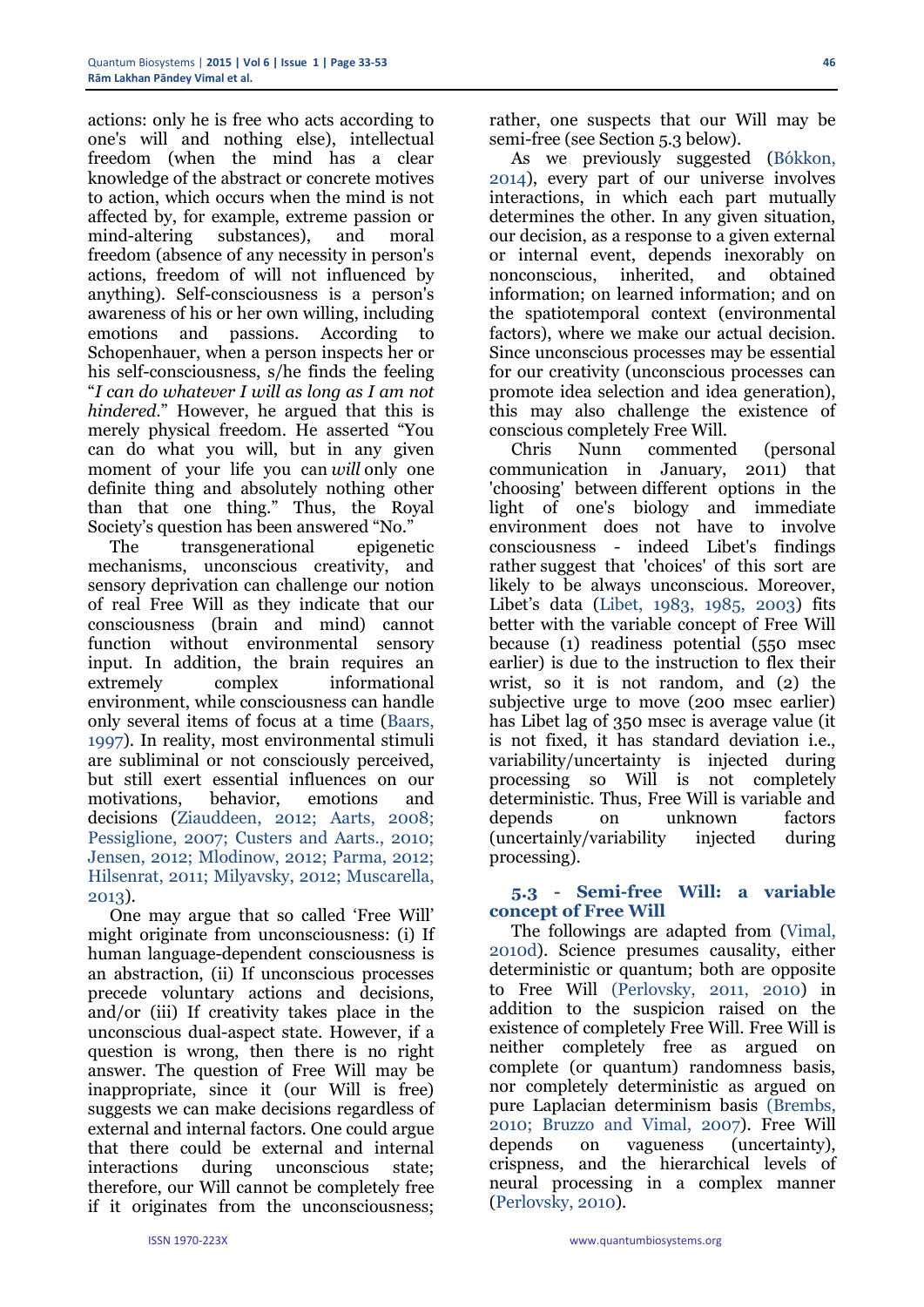We propose that Free Will is variable (semi-Free Will), which depends on the degree of specificity for multiple choice, and is based on adaptive, behavioral, endogenous variability (Brembs, 2010), co-evolution, codevelopment, co-tuning via sensorimotor organism-environment interaction; this proposal is consistent with the eDAM framework (Section 1.3). Variability entails variable concept of Free Will, i.e., a degree/quantity of Free Will (Brembs, 2010). Variability (Brembs, 2010) is injected (a) in the physical aspect of a system as needed depending on the context via non-specific (Vimal, 2008, 2010b) and/or vague (Perlovsky, 2009, 2010) endogenous (independent of external stimuli) signals and (b) in the mental aspect of a state of a system via non-specificity due to superposition of multiple choices (Vimal, 2008, 2010b) or vagueness in cognitive brain via dynamic logic**iv** (Perlovsky, 2009, 2010).

We conclude that Free Will is variable based on evolution's adaptive, behavioral, endogenous variability and depends on the context; it is neither completely deterministic nor completely random; rather, Will is somewhat semi-free between the deterministic and the indeterministic random extremes.

In other words, Free Will is NOT free; it may be semi-free. It is based on many factors, such as previous experiences, memory traces, reasons, uncertainty, and so on.**<sup>v</sup>**

The collapse of uncertainty or various possibilities to a specific decision is stimulus dependent. There are so many factors that are hard to keep up and hence Free Will *appears* as free, but Will is variable depending on the context.

# **Conclusions**

In conclusion, the possible existence of specific, transgenerational, epigenetic information transmission is a challenge to the notion of Free Will. In addition, we described many experiments and concepts, pointing out the unconscious processing may play a central role in our creativity and decision making processes, and that consciousness (brain and mind) cannot function without environmental sensory input. According to Meloni (2014), "*The brain is increasingly thought of as a tool specifically designed to create social relationships, to reach out for* 

*human relationships and company, literally made sick by loneliness and social isolation".*  These studies were originally made by Cacioppo and Patrick (2008) and Hawkley and Cacioppo (2010).

Overall, the presented studies and notions may fundamentally challenge the traditionally notion of Free Will. In addition, the reviewed studies may also support our idea that structural and functional evolutionary development of the brain made it possible that human language-dependent conscious-self functions as a self-referential executer that intermediates between unconsciousness and the external environment.

In the eDAM framework (Section 1.3), (i) a variable concept of Free Will is proposed, which is based on co-evolution's adaptive, behavioral, endogenous variability; (ii) Free Will is neither completely deterministic nor completely random; (iii) rather, it is somewhat *semi*-Free Will ('between the deterministic and the indeterministic extremes') (de la Sierra, 2008) and varies depending on the context to suit the best for a specific space, time, and circumstances; (iv) therefore, morally, ethically, and legally, we are responsible for our choice of action.

# **Declaration of interest**

The authors report no conflicts of interest. The authors alone are responsible for the content.

#### **Acknowledgments**

The authors gratefully thank for the critical comments and editing for Alexis Pietak (Queen's University, Kingston, Ontario, Canada) and Chris Nunn for his comments on Free Will in Section 5.2. RLPV was supported by VP-Research Foundation Trust and Vision Research Institute research Fund. The first author (RLPV) is also affiliated with Dristi Anusandhana Sansthana, A-60 Umed Park, Sola Road, Ahmedabad-61, Gujrat, India; Dristi Anusandhana Sansthana, c/o NiceTech Computer Education Institute, Pendra, Bilaspur, C.G. 495119, India; and Dristi Anusandhana Sansthana, Sai Niwas, East of Hanuman Mandir, Betiahata, Gorakhpur, U.P. 273001 India. His URL: <http://sites.google.com/site/rlpvimal/Home> and Email: [rlpvimal@yahoo.co.in.](mailto:rlpvimal@yahoo.co.in)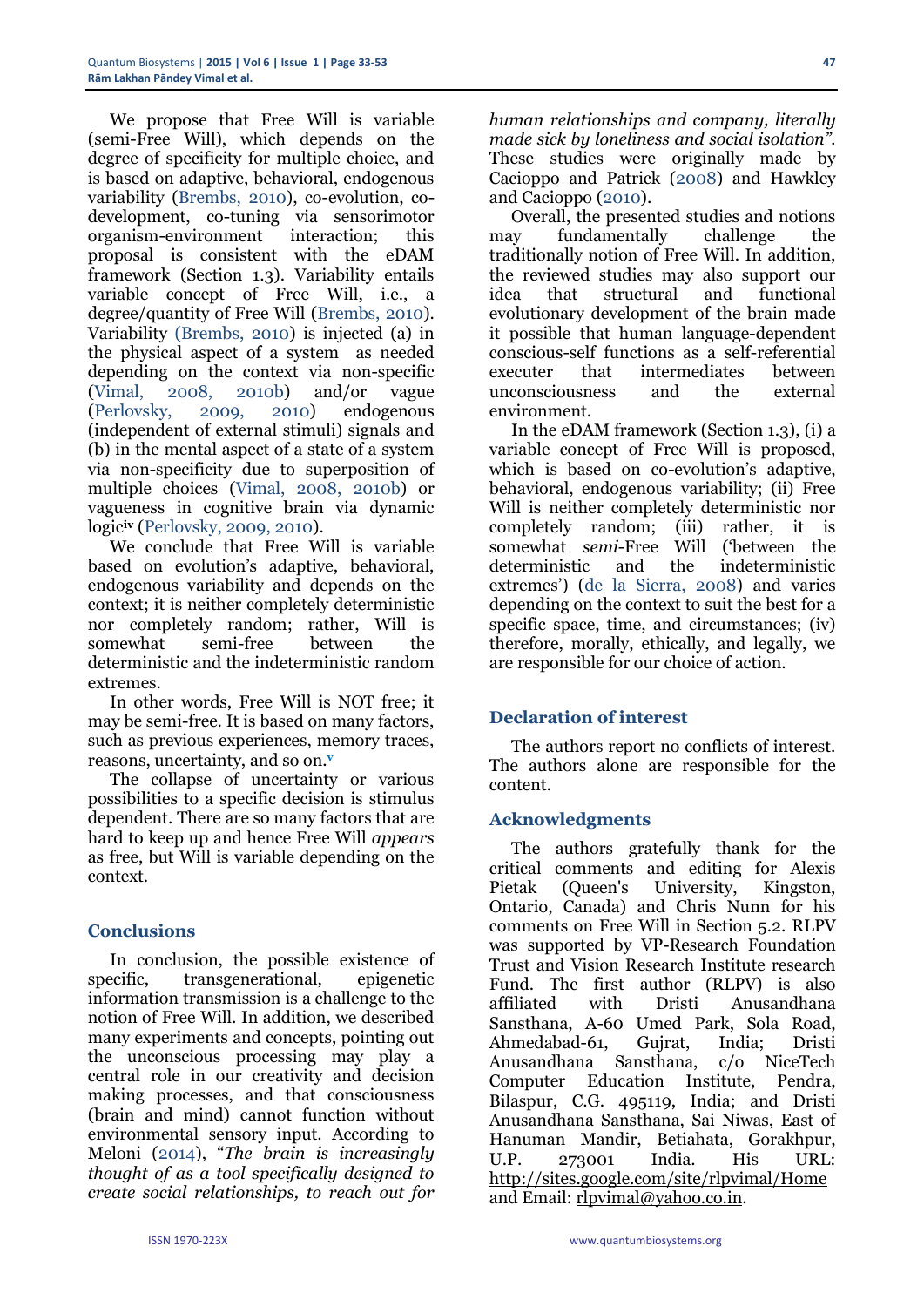#### **References**

- Aarts H, Custers R, Marien H. Preparing and motivating behavior outside of awareness. Science 2008; 319: 1639.
- [Albers AM,](http://www.ncbi.nlm.nih.gov/pubmed?term=Albers%20AM%5BAuthor%5D&cauthor=true&cauthor_uid=23871239) [Kok P,](http://www.ncbi.nlm.nih.gov/pubmed?term=Kok%20P%5BAuthor%5D&cauthor=true&cauthor_uid=23871239) [Toni I,](http://www.ncbi.nlm.nih.gov/pubmed?term=Toni%20I%5BAuthor%5D&cauthor=true&cauthor_uid=23871239) [Dijkerman HC,](http://www.ncbi.nlm.nih.gov/pubmed?term=Dijkerman%20HC%5BAuthor%5D&cauthor=true&cauthor_uid=23871239) [de Lange](http://www.ncbi.nlm.nih.gov/pubmed?term=de%20Lange%20FP%5BAuthor%5D&cauthor=true&cauthor_uid=23871239)  [FP.](http://www.ncbi.nlm.nih.gov/pubmed?term=de%20Lange%20FP%5BAuthor%5D&cauthor=true&cauthor_uid=23871239) Shared Representations for Working Memory and Mental Imagery in Early Visual Cortex. [Curr](http://www.ncbi.nlm.nih.gov/pubmed/23871239)  [Biol](http://www.ncbi.nlm.nih.gov/pubmed/23871239) 2013; 23(15): 1427–1431.
- Andreasen NC, O'Leary DS, Cizadlo T, Arndt S, Rezai K, Watkins GL, Ponto LLB, Hichwa RD. Remembering the past: Two facets of episodic memory explored with positron emission tomography. Am J Psychiatry 1995; 152: 1576– 1585.
- Andreasen NC. Creativity and Mental Illness: Prevalence Rates in Writers and their First Degree Relatives. Am J Psychiatry 1987; 144: 1288–1292
- Andreasen NC. The Creating Brain: The Neuroscience of Genius. New York and Washington DC: Dana Press, 2005.
- Ashcraft R. Revolutionary Politics & Locke's Two Treatises of Government. Princeton: Princeton University Press, 1986.
- Baars BJ. Fehling MR, LaPolla M, McGovern K.A. Consciousness creates access: Conscious goal images recruit unconscious action routines, but goal competition serves to "liberate" such routines, causing predictable slips. In Cohen JD, Schooler JW. (Eds.), Scientific approaches to consciousness**:** The Twentyfifth Annual Carnegie Symposium on Cognition. Hillsdale NJ, England Lawrence Erlbaum, 1997 pp: 423–444.
- Balduzzi D, Tononi G. Qualia: the geometry of integrated information. PLoS Comput Biol 2009; 5(8): e1000462.
- Barry G. Lamarckian evolution explains human brain evolution and psychiatric disorders. Front Neurosci 2013; 7: 224.
- BBC Total Isolation. Horizon programme. 2008; Link: [http://www.andyworthington.co.uk/2008/01/27/bbc](http://www.andyworthington.co.uk/2008/01/27/bbc-torture-experiment-replicates-guantanamo-and-secret-prisons-how-to-lose-your-mind-in-48-hours/) [-torture-experiment-replicates-guantanamo-and](http://www.andyworthington.co.uk/2008/01/27/bbc-torture-experiment-replicates-guantanamo-and-secret-prisons-how-to-lose-your-mind-in-48-hours/)[secret-prisons-how-to-lose-your-mind-in-48-hours/](http://www.andyworthington.co.uk/2008/01/27/bbc-torture-experiment-replicates-guantanamo-and-secret-prisons-how-to-lose-your-mind-in-48-hours/)
- Block N. Two neural correlates of consciousness. Trends in Cognitive Sciences 2005; 9(2): 47– 52.
- Bode S, He AH, Soon CS, Trampel R, Turner R, Haynes JD. Tracking the unconscious generation of free decisions using ultra-high field fMRI. PLoS One 2011; 6: e21612.
- Bókkon I, Vas JP, Császár N, Lukács T. Challenges to Free Will: transgenerational epigenetic information, unconscious processes and vanishing twin syndrome. Rev Neurosci 2014; 25: 163–175.
- Bood SA, Kjellgren A, Norlander T. Treating stressrelated pain with the flotation restricted environmental stimulation technique: are there differences between women and men? Pain Res Manag 2009; 14: 293–298.
- Bood SÅ, Sundequist U, Kjellgren A, Norlander T, Nordström L, Nordenström K, Nordström, G.

Eliciting the relaxation response with the help of flotation–REST (Restricted Environmental Stimulation Technique) in patients with stressrelated ailments. IJSM 2006; 13: 154–175.

- Brembs B. Towards a scientific concept of free will as a biological trait: spontaneous actions and decisionmaking in invertebrates. Proc R Soc B 2010; 278: 930–939.
- Broggin E, [Savazzi S,](http://www.ncbi.nlm.nih.gov/pubmed?term=%22Savazzi%20S%22%5BAuthor%5D) [Marzi CA.](http://www.ncbi.nlm.nih.gov/pubmed?term=%22Marzi%20CA%22%5BAuthor%5D) Similar effects of visual perception and imagery on simple reaction time. [Quarterly Journal](http://www.ncbi.nlm.nih.gov/pubmed/21879807) of Experimental Psychology. 2012; [65: 151–164.](http://www.ncbi.nlm.nih.gov/pubmed/21879807)
- Brown RE. Alfred McCoy, Hebb, the CIA and torture. J Hist Behav Sci 2007; 43: 205–213.
- Bruzzo AA, Vimal RLP. Self: An adaptive pressure arising from self-organization, chaotic dynamics, and neural Darwinism. J Integr Neurosci 2007; 6(4): 541–566.
- Buckner RL, Andrews-Hanna JR, Schacter DL. The brain's default network: anatomy, func-tion, and relevance to disease. Ann NY Acad Sci 2008; 1124: 1–38.
- Bygren LO, Tinghög P, Carstensen J, Edvinsson S, Kaati G, Pembrey ME, Sjöström M. Change in paternal grandmothers' early food supply influenced cardiovascular mortality of the female grandchildren. BMC Genet 2014; 15: 12.
- Cacha LA, Poznanski RR. Genomic instantiation of consciousness in neurons through a biophoton field theory. J Integr Neurosci 2014; 13(3): 1–40.
- Cacioppo JT, Patrick B. Loneliness: Human Nature and the Need for Social Connection. New York: W.W. Norton and Company, 2008.
- Cameron DE. Production of differential amnesia as a factor in the treatment of schizophrenia. Comprehensive Psychiatry 1960; 1: 26-34.
- Carvell GE1, Simons DJ. Abnormal tactile experience early in life disrupts active touch. J Neurosci 1996; 16: 2750–2757.
- Chalmers DJ. Facing up to the problem of consciousness. J Consciousness Stud 1995; 2: 200–219.
- [Cichy RM,](http://www.ncbi.nlm.nih.gov/pubmed?term=%22Cichy%20RM%22%5BAuthor%5D) [Heinzle J,](http://www.ncbi.nlm.nih.gov/pubmed?term=%22Heinzle%20J%22%5BAuthor%5D) [Haynes JD.](http://www.ncbi.nlm.nih.gov/pubmed?term=%22Haynes%20JD%22%5BAuthor%5D) Imagery and perception share cortical representations of content and location[. Cereb Cortex](http://www.ncbi.nlm.nih.gov/pubmed/21666128) 2011; 22: 372–380.
- Collignon O, Voss P, Lassonde M, Lepore F. Crossmodal plasticity for the spatial processing of sounds in visually deprived subjects. Exp Brain Res 2009; 192: 343–358.
- Colzato LS, Ozturk A, Hommel B. Meditate to create: the impact of focused-attention and openmonitoring training on convergent and divergent thinking. Front Psychol 2012; 3:116.
- Creswell JD, Bursley JK, Satpute AB. Neural Reactivation Links Unconscious Thought to Decision Making Performance. SCAN 2013; 8: 863–869.
- Crews D, Gillette R, Scarpino SV, Manikkam M, Savenkova MI, Skinner MK. [Epigenetic](http://www.ncbi.nlm.nih.gov/pubmed/22615374)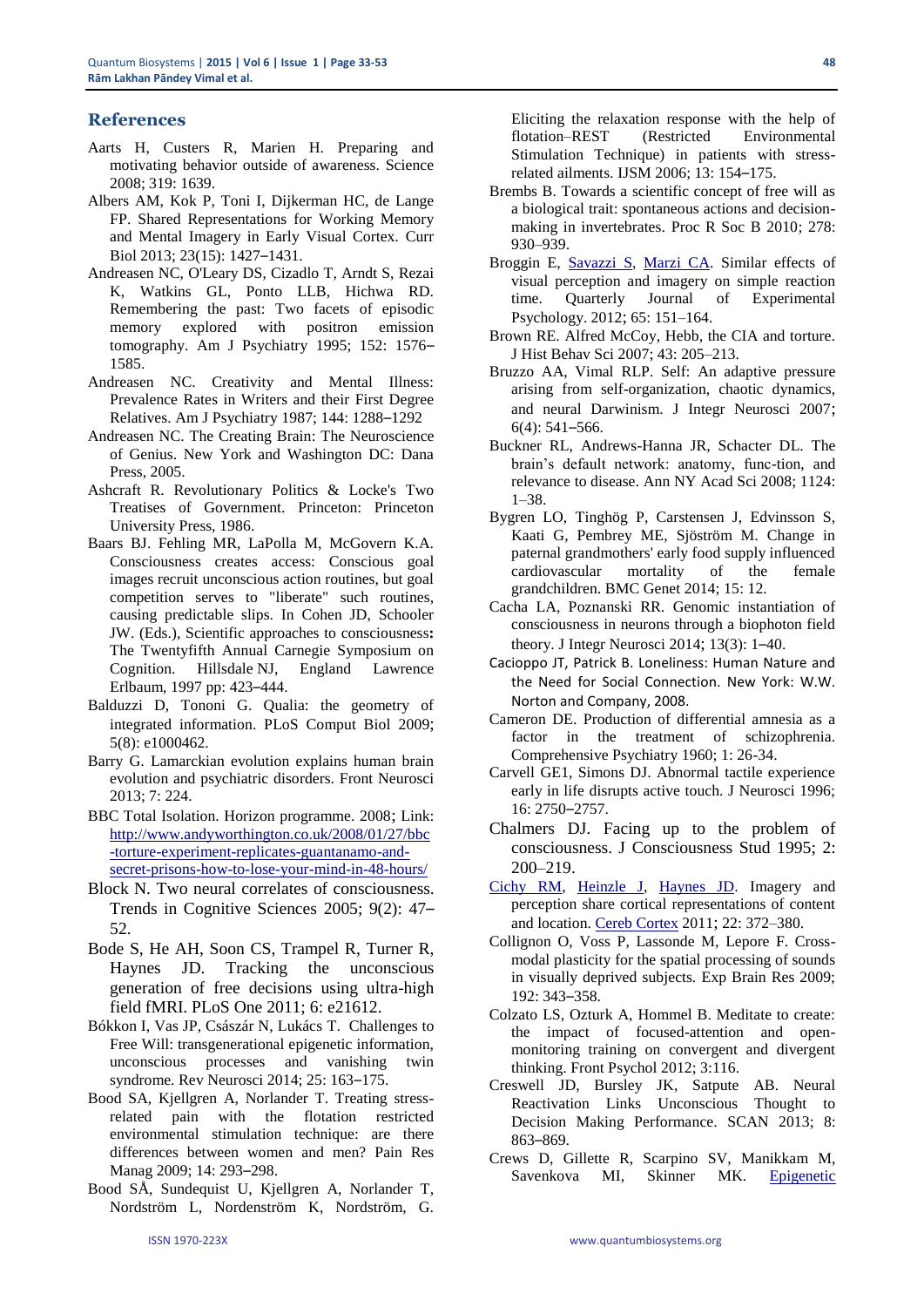[transgenerational inheritance of altered stress](http://www.ncbi.nlm.nih.gov/pubmed/22615374)  [responses.](http://www.ncbi.nlm.nih.gov/pubmed/22615374) PNAS USA 2012; 109: 9143–9148.

- Csaba G. The biological basis and clinical significance of hormonal imprinting, an epigenetic process. Clin Epigenetics 2011; 2: 187–196.
- Custers R, Aarts H. The unconscious will: how the pursuit of goals operates outside of conscious awareness. Science 2010; 329: 47–50.
- de la Sierra AO. Between Random Impossibility and Illusory Certainty, The Survival of Free Will Neurophilosophy of Consciousness 2008; 1: 170– 181.
- Dias BG, Ressler KJ. Parental olfactory experience influences behavior and neural structure in subsequent generations. Nat Neurosci 2014; 17: 89- 96.
- Dillon MR, Huang Y, Spelke ES. Core foundations of abstract geometry. Proc Natl Acad Sci USA 2013; 110: 14191–14195.
- Fleck JI, Kounios J. Intuition, creativity, and unconscious aspects of problem solving. In William PB.: Editor-in-Chief (Ed.), Encyclopedia of consciousness (pp.431–446). Oxford: Academic Press, 2009.
- Fox MD, Corbetta M, Snyder AZ, Vincent JL, Raichle ME. Spontaneous neuronal activity distinguishes human dorsal and ventral attention systems. Proc Natl Acad Sci USA 2006; 103: 10046–10051.
- Franklin TB, Mansuy IM. The prevalence of epigenetic mechanisms in the regulation of cognitive functions and behaviour. Curr Opin Neurobiol 2010; 20: 441– 449.
- Gapp K, Jawaid A, Sarkies P, Bohacek J, Pelczar P, Prados J, Farinelli L, Miska E, Mansuy IM. Implication of sperm RNAs in transgenerational inheritance of the effects of early trauma in mice. Nat Neurosci 2014; 17(5): 667–669.
- Gillmor D.I. Swear By Apollo. Dr. Ewen Cameron and the CIA-Brainwashing Experiments. Montreal: Eden press, 1987.
- [Giray EF,](http://www.ncbi.nlm.nih.gov/pubmed?term=Giray%20EF%5BAuthor%5D&cauthor=true&cauthor_uid=1001094) [Altkin WM,](http://www.ncbi.nlm.nih.gov/pubmed?term=Altkin%20WM%5BAuthor%5D&cauthor=true&cauthor_uid=1001094) [Vaught GM,](http://www.ncbi.nlm.nih.gov/pubmed?term=Vaught%20GM%5BAuthor%5D&cauthor=true&cauthor_uid=1001094) [Roodin PA.](http://www.ncbi.nlm.nih.gov/pubmed?term=Roodin%20PA%5BAuthor%5D&cauthor=true&cauthor_uid=1001094) The incidence of eidetic imagery as a function of age. [Child Dev](http://www.ncbi.nlm.nih.gov/pubmed/1001094) 1976; 47: 1207–1210.
- Goldberg I. The effects of sensory deprivation on intellectual efficiency as a function of personality. PhD dissertation. The University of Oklahoma, 1961. see the full text at https://shareok.org/bitstream/handle/11244/1481/60 05523.PDF?sequence=1
- Golland Y, Bentin S, Gelbard H, Benjamini Y, Heller R, Nir Y, Hasson U, Malach R. Extrinsic and intrinsic systems in the posterior cortex of the human brain revealed during natural sensory stimulation. Cereb Cortex 2007; 17: 766–777.
- Gorelick R, Bertram SM. Maintaining heritable variation via sex-limited temporally fluctuating selection: a phenotypic model accommodating non-Mendelian epigenetic effects. Theory in Biosciences 2003; 122: 321–338.
- [Gräff J1](http://www.ncbi.nlm.nih.gov/pubmed?term=Gr%C3%A4ff%20J%5BAuthor%5D&cauthor=true&cauthor_uid=21527733), [Kim D,](http://www.ncbi.nlm.nih.gov/pubmed?term=Kim%20D%5BAuthor%5D&cauthor=true&cauthor_uid=21527733) [Dobbin MM,](http://www.ncbi.nlm.nih.gov/pubmed?term=Dobbin%20MM%5BAuthor%5D&cauthor=true&cauthor_uid=21527733) [Tsai LH.](http://www.ncbi.nlm.nih.gov/pubmed?term=Tsai%20LH%5BAuthor%5D&cauthor=true&cauthor_uid=21527733) Epigenetic regulation of gene expression in physiological and

pathological brain processes. [Physiol Rev](http://www.ncbi.nlm.nih.gov/pubmed/21527733) 2011; 91: 603–649.

- Grentzinger T, Armenise C, Brun C, Mugat B, Serrano V, Pelisson A, Chambeyron S. piRNA-mediated transgenerational inheritance of an acquired trait. Genome Res 2012; 22: 1877–1888.
- [Guan JS,](http://www.ncbi.nlm.nih.gov/pubmed?term=Guan%20JS%5BAuthor%5D&cauthor=true&cauthor_uid=24837316) [Xie H,](http://www.ncbi.nlm.nih.gov/pubmed?term=Xie%20H%5BAuthor%5D&cauthor=true&cauthor_uid=24837316) [Ding X.](http://www.ncbi.nlm.nih.gov/pubmed?term=Ding%20X%5BAuthor%5D&cauthor=true&cauthor_uid=24837316) The role of epigenetic regulation in learning and memory. [Exp Neurol](http://www.ncbi.nlm.nih.gov/pubmed/24837316) 2015; 268 30–60.
- Guduric-Fuchs J, O'Connor A, Camp B, O'Neill CL, Medina RJ, Simpson DA. Selective extracellular vesicle- mediated export of an overlapping set of microRNAs from multiple cell types. BMC Genomics 2012; 13: 357.
- Hameroff S, Penrose R. Consciousness in the universe: a review of the 'Orch OR' theory. Phys Life Rev 2014; 11(1): 39–78.
- Harnad S. The Origin of Words: A Psychophysical Hypothesis. In: Durham W, Velichkovsky B. (Eds). Communicating Meaning: Evolution and Development of Language, Hillsdale, NJ: Lawrence Erlbaum Associates, 1996.
- Hawkley L, Cacioppo J. Loneliness matters: a theoretical and empirical review of consequences and mechanisms. Ann Behav Med 2010; 40: 218– 227.
- Hebb DO, Heron W, Bexton WH. The effect of isolation upon attitude, motivation, and thought. In Fourth Symposium, Military Medicine I, in cooperation with McGill University, Ottawa: Defense Research Board, 1952.
- Hebb DO. The problem of consciousness and introspection. In Delafresnaye JF. (Ed.), Brain mechanisms and consciousness. Springfield, 111 .: Thomas C.C, 1954, pp. 402–421.
- Heron W, Bexton WH, Hebb DO. Cognitive effects of a decreased variation in the sensory environment. Am Psychol 1953; 8: 366.
- Heron W. The pathology of boredom. Sci Am 1957; 196: 52–56.
- Hilsenrat M, Reiner M. The impact of subliminal haptic perception on the preference discrimination of roughness and compliance. Brain Res Bull 2011; 85: 267–270.
- Hommel B. Convergent and divergent operations in cognitive search. In Cognitive Search: Evolution, Algorithms, and the Brain. Strüngmann Forum Reports, Vol. 9, (Eds) Todd PM, Hills TT, Robbins TW. Cambridge, MA: MIT Press, 2012, pp. 215– 230.
- [Horikawa T,](http://www.ncbi.nlm.nih.gov/pubmed?term=Horikawa%20T%5BAuthor%5D&cauthor=true&cauthor_uid=23558170) [Tamaki M,](http://www.ncbi.nlm.nih.gov/pubmed?term=Tamaki%20M%5BAuthor%5D&cauthor=true&cauthor_uid=23558170) [Miyawaki Y,](http://www.ncbi.nlm.nih.gov/pubmed?term=Miyawaki%20Y%5BAuthor%5D&cauthor=true&cauthor_uid=23558170) [Kamitani Y.](http://www.ncbi.nlm.nih.gov/pubmed?term=Kamitani%20Y%5BAuthor%5D&cauthor=true&cauthor_uid=23558170) Neural decoding of visual imagery during sleep. [Science](http://www.ncbi.nlm.nih.gov/pubmed/23558170) 2013; 340: 639-642.
- Jabr F. Self-Awareness with a Simple Brain. Scientific American Mind 2012: 23(5). <http://www.scientificamerican.com/article/selfawareness-with-a-simple-brain/>
- Jensen KB, Kaptchuk TJ, Kirsch I, Raicek J, Lindstrom KM, Berna C, Gollub RL, Ingvar M, Kong J. Nonconscious activation of placebo and nocebo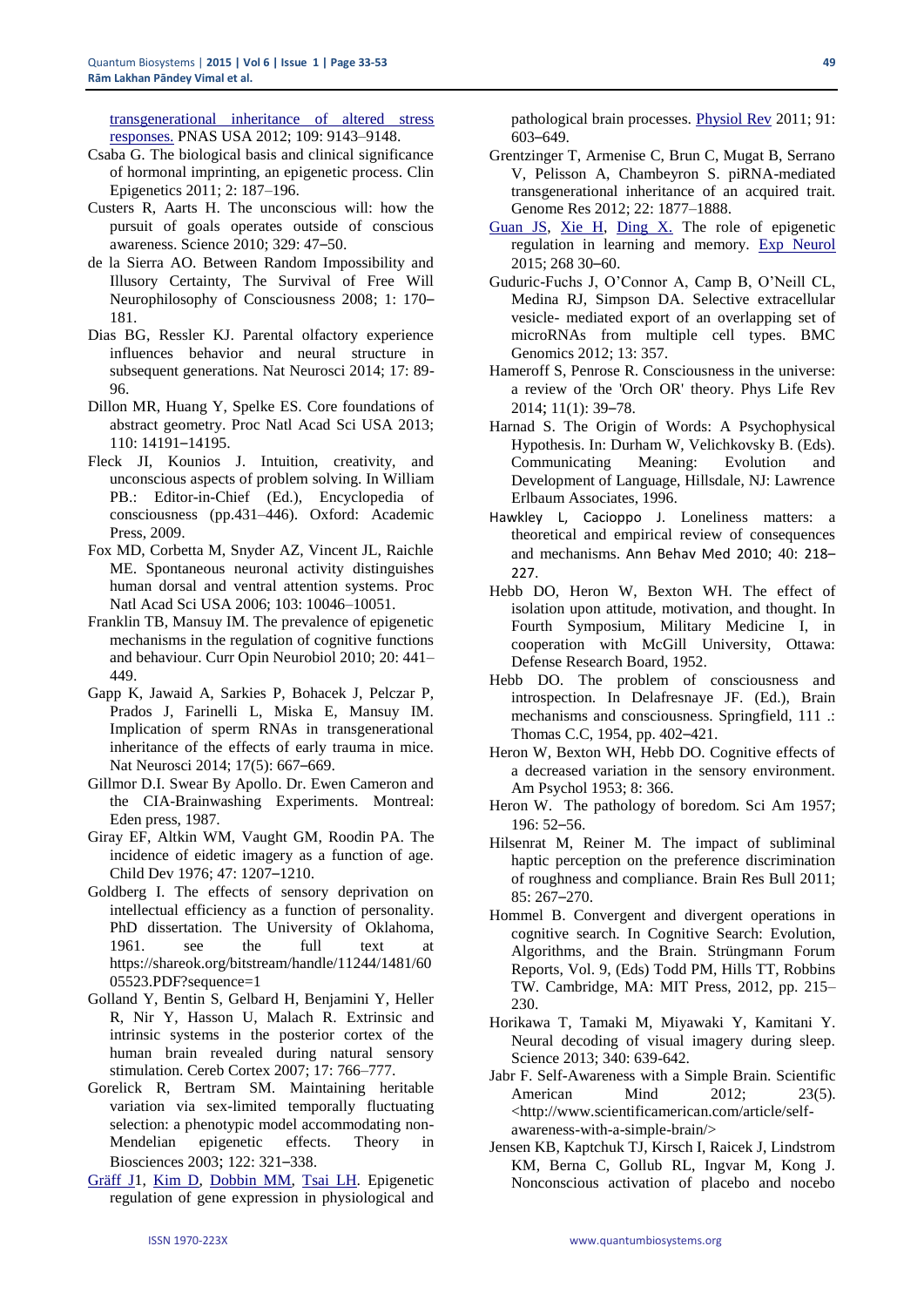pain responses. Proc Natl Acad Sci USA 2012; 109: 15959–15964.

- Koonin EV, Wolf YI. Is evolution Darwinian or/and Lamarckian? Biol Direct 2009; 4: 42.
- Kosslyn SM. Remembering Images, in Gluck MA, Anderson JR, Kosslyn SM (Eds.), Memory and Mind: A Festschrift for Gordon H. Bower, New Jersey, Lawrence Erlbaum Associates, 2007.
- Kosslyn SM, Image and brain: The resolution of the imagery debate. MIT Press, 1994.
- Kühn S, Ritter SM, Müller BCN, van Baaren RB, Brass M, Dijksterhuis A. The importance of unconscious processes in creativity  $-$  a structural MRI study. J Creat Behav 2014; [48 \(2\):](http://onlinelibrary.wiley.com/doi/10.1111/jocb.2014.48.issue-2/issuetoc) 152–163.
- Lamme VA. Why visual attention and awareness are different. Trends Cogn Sci 2003; 7(1), 12–18.
- [Landry CD,](http://www.ncbi.nlm.nih.gov/pubmed?term=Landry%20CD%5BAuthor%5D&cauthor=true&cauthor_uid=23827695) [Kandel ER,](http://www.ncbi.nlm.nih.gov/pubmed?term=Kandel%20ER%5BAuthor%5D&cauthor=true&cauthor_uid=23827695) [Rajasethupathy P.](http://www.ncbi.nlm.nih.gov/pubmed?term=Rajasethupathy%20P%5BAuthor%5D&cauthor=true&cauthor_uid=23827695) New mechanisms in memory storage: piRNAs and epigenetics. [Trends Neurosci](http://www.ncbi.nlm.nih.gov/pubmed/23827695) 2013; 36: 535–542.
- Lasser C, Eldh M, Lotvall J. Isolation and characterization of RNA-containing exo- somes. J Vis Exp 2012; e3037.
- Lavazza A, Manzotti R. An externalist approach to creativity: discovery versus recombination Mind Soc 2013; 12: 61–72.
- Leimar O, McNamara JM. The evolution of transgenerational integration of information in heterogeneous environments. Am Nat 2015; 185(3): E55–69.
- [Lewis KJ,](http://www.ncbi.nlm.nih.gov/pubmed?term=%22Lewis%20KJ%22%5BAuthor%5D) [Borst G,](http://www.ncbi.nlm.nih.gov/pubmed?term=%22Borst%20G%22%5BAuthor%5D) [Kosslyn SM.](http://www.ncbi.nlm.nih.gov/pubmed?term=%22Kosslyn%20SM%22%5BAuthor%5D) Integrating visual mental images and visual percepts: new evidence for depictive representations. Psychol Res 2011; 75: 259–271.
- Libet B, Gleason CA, Wright EW, Pearl DK. Time of conscious intention to act in relation to onset of cerebral activities (readiness-potential): the unconscious initiation of a freely voluntary act. Brain 1983; 106: 623–642.
- Libet B. Unconscious cerebral initiative and the role of conscious will in voluntary action. Behav Brain Sci 1985; 8: 529–566.
- Libet B. Cerebral physiology of conscious experience: Experimental Studies. In N. Osaka (Ed.), Neural Basis of Consciousness. [Advances in consciousness research series, 49]. Amsterdam & New York: John Benjamins, 2003.
- Lilly JC, Gold EJ. Tanks for the Memories: Flotation Tank Talks. Gateways Books & Tapes, 2000.
- Lin P, Hasson U, Jovicich J, Robinson S. A neuronal basis for task-negative responses in the human brain. Cereb Cortex 2011; 21: 821–830.
- Lipka, R. P., & Brinthaupt, T. M. (Eds.). Selfperspectives Across the Life Span. Albany, NY: SUNY Press, 1992.
- Mackinnon DW. Personality and the Realization of Creative Potential. Am Psychol 1965; 20: 273–281.
- Magdon-Maksymowicz MS, Maksymowicz AZ. Epigenetic contribution to age distribution of mortality within the Penna model. Theory Biosci 2015; [Epub ahead of print].
- Mason OJ, Brady F. The psychotomimetic effects of short-term sensory deprivation. J Nerv Ment Dis 2009; 197: 783–785.
- McCoy AA. question of torture: CIA interrogation, from the Cold War to the War on Terror. New York: Metropolitan Books, 2006.
- McFadden J. The Conscious Electromagnetic Information (Cemi) Field Theory: The Hard Problem Made Easy? J Consciousness Stud 2002; 9(8): 45–60.
- [Meloni M.](http://www.ncbi.nlm.nih.gov/pubmed?term=Meloni%20M%5BAuthor%5D&cauthor=true&cauthor_uid=24904353) The social brain meets the reactive genome: neuroscience, epigenetics and the new social biology. [Front Hum Neurosci](http://www.ncbi.nlm.nih.gov/pubmed/?term=The+social+brain+meets+the+reactive+genome%3A+neuroscience%2C+epigenetics+and+the+new+social+biology) 2014; 8: 309.
- Mercer TR, Mattick JS. Structure and function of long noncoding RNAs in epigenetic regulation. Nat Struct Mol Biol 2013; 20: 300–307.
- Milyavsky M, Hassin RR, Schul Y. Guess what? Implicit motivation boosts the influence of subliminal information on choice. Conscious Cogn 2012; 21: 1232–1241.
- Mlodinow L. Subliminal: How Your Unconscious Mind Rules Your Behavior. Vintage Books, New York, 2012.
- Mowery TM, Kotak VC, Sanes DH. Transient Hearing Loss Within a Critical Period Causes Persistent Changes to Cellular Properties in Adult Auditory Cortex. Cereb Cortex 2014; Feb 18. [Epub ahead of print]
- Muscarella C, Brintazzoli G, Gordts S, Soetens E, Van den Bussche E. Short- and long-term effects of conscious, minimally conscious and unconscious brand logos. PLoS One 2013; 8: e57738.
- Neisser R. Cognitive Physcholigy. New York: Applenton-Century-Crofts, 1967.
- Nyíri K. Képek az idegrendszerben és a filozófiában. (Pictures in the nervous system and philosophy.) In Pléh Cs, Kovács Gy, Gulyás B. (Eds). Kognitív idegtudomány. (Cognitive neuroscience) (771– 781). Budapest, Osiris Publisher Ltd, 2003.
- Nyíri K. The Picture Theory of Reason. Talk given at the 23rd International Wittgenstein Symposium, Kirchberg am Wechsel, August 13-19, 2000. http://www.hunfi.hu/nyiri/krb2000.htm
- Nyíri K. Visualization and the Limits of Scientific Realism. Paper presented on May 13, 2008, at the conference Richard Rorty's Philosophical Legacy, University of Pécs (Hungary), 2008. Revised Dec. 2011. http://www.hunfi.hu/nyiri/Nyiri\_VLSR.pdf
- Packard AS. Lamarck, the founder of evolution: His life and work. New York: Longmans, Green & Co, 1901.
- [Palermo L,](http://www.ncbi.nlm.nih.gov/pubmed?term=Palermo%20L%5BAuthor%5D&cauthor=true&cauthor_uid=23755186) [Nori R,](http://www.ncbi.nlm.nih.gov/pubmed?term=Nori%20R%5BAuthor%5D&cauthor=true&cauthor_uid=23755186) [Piccardi L,](http://www.ncbi.nlm.nih.gov/pubmed?term=Piccardi%20L%5BAuthor%5D&cauthor=true&cauthor_uid=23755186) [Zeri F,](http://www.ncbi.nlm.nih.gov/pubmed?term=Zeri%20F%5BAuthor%5D&cauthor=true&cauthor_uid=23755186) [Babino A,](http://www.ncbi.nlm.nih.gov/pubmed?term=Babino%20A%5BAuthor%5D&cauthor=true&cauthor_uid=23755186) [Giusberti F,](http://www.ncbi.nlm.nih.gov/pubmed?term=Giusberti%20F%5BAuthor%5D&cauthor=true&cauthor_uid=23755186) [Guariglia C.](http://www.ncbi.nlm.nih.gov/pubmed?term=Guariglia%20C%5BAuthor%5D&cauthor=true&cauthor_uid=23755186) Refractive errors affect the vividness of visual mental images. [PLoS One](http://www.ncbi.nlm.nih.gov/pubmed/23755186) 2013; 8(6): e65161.
- Parma V, Tirindelli R, Bisazza A, Massaccesi S, Castiello U. Subliminally perceived odours modulate female intrasexual competition: an eye movement study. PLoS One 2012; 7: e30645.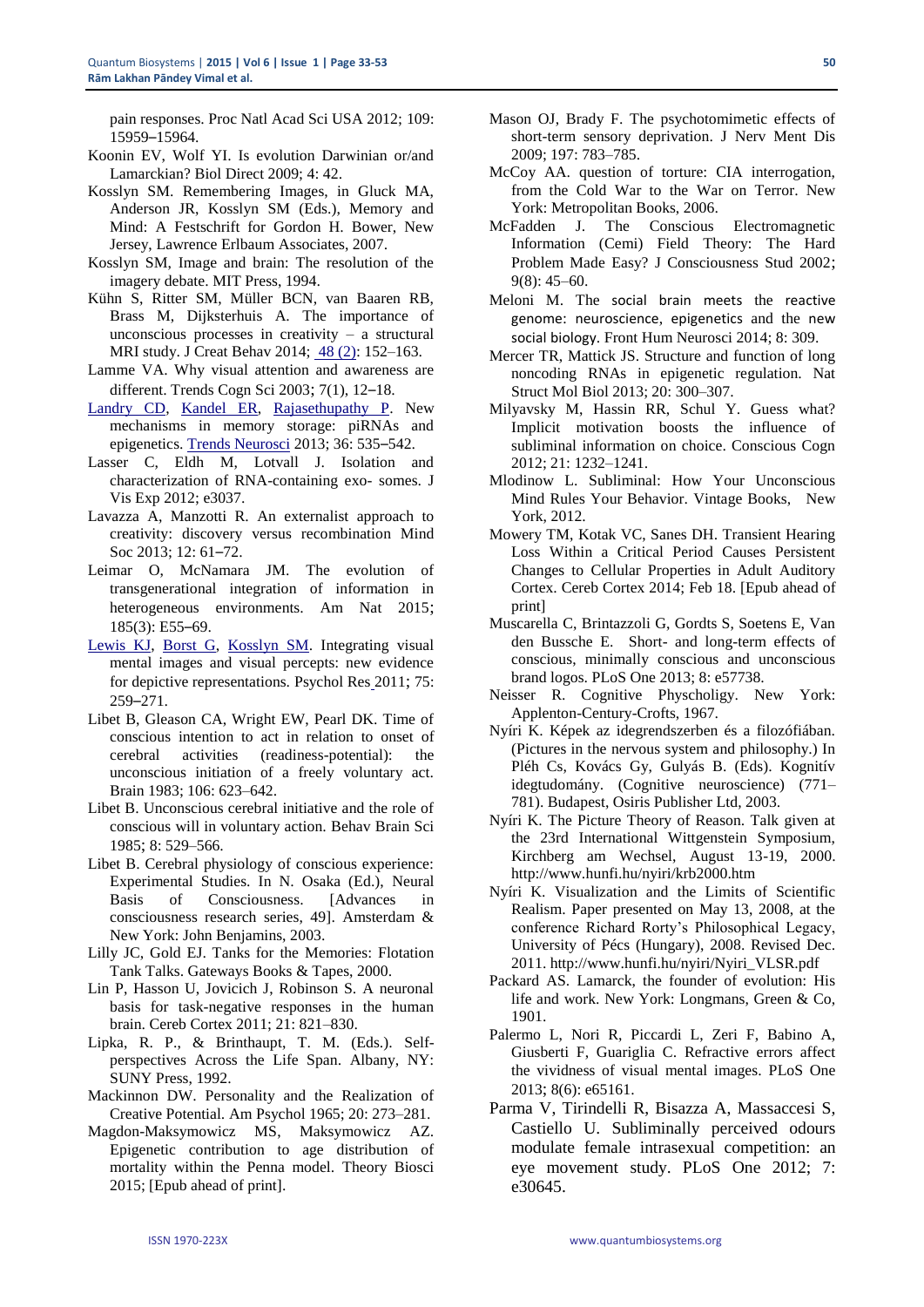- Pavlow IP. New researches on conditioned reflexes. Science 1923; 58: 359–361.
- Pereira JrA, Vimal RLP, Pregnolato M. Can Qualitative Biophysics Solve the Hard Problem? In Poznanski RR. Tuszynski JA, Feinberg TE. (Eds.), Biophysics of Consciousness: A Foundational Approach. Singapore: World Scientific Publishing Co Pte Ltd (in preparation), 2015.
- Perlovsky LI. Consciousness and Free Will, a Scientific Possibility Due to Advances in Cognitive Science. WebmedCentral Psychol 2011; 2(2): MC001539.
- Perlovsky LI. Free Will and Advances in Cognitive Science. 2010. http://arxiv.org/ftp/arxiv/papers/1012/1012.3957.pd f
- Perlovsky LI. "Vague-to-crisp" neural mechanism of perception. IEEE Trans Neural Netw 2009; 20(8), 1363-1367.
- Peschansky VJ, Wahlestedt C. Non-coding RNAs as direct and indirect modulators of epigenetic regulation. Epigenetics 2014; 9: 3–12.
- Pessiglione M, Schmidt L, Draganski B, Kalisch R, Lau H, Dolan RJ, How the brain translates money into force: a neuroimaging study of subliminal motivation. Science 2007; 316: 904–906.
- Poincare H. The Value of Science. Essential Writings of Henri Poincare. New York: Random House, 2001.
- Putzar L, Goerendt I, Lange K, Rösler F, Röder B. Early visual deprivation impairs multisensory interactions in humans. Nat Neurosci 2007; 10: 1243–1245.
- Putzar L, Hötting K, Röder B. Early visual deprivation affects the development of face recognition and of audio-visual speech perception. Restor Neurol Neurosci 2010; 28: 251–257.
- Qi HX, Jain N, Collins CE, Lyon DC, Kaas JH. Functional organization of motor cortex of adult macaque monkeys is altered by sensory loss in infancy. Proc Natl Acad Sci USA 2010; 107: 3192– 3197.
- Rasmussen J. Man in Isolation & Confinement. Chicago: Transaction Publishers, 1973.
- Raz M. Alone again: John Zubek and the troubled history of sensory deprivation research. J Hist Behav Sci 2013; 49: 379–395.
- Ritter SM, van Baaren RB, DijksterhuisA. Creativity: the role of unconscious processes in idea generation and idea selection. Think. Skills Creat 2012; 7: 21– 27.
- Runco MA, Acar S. Divergent thinking as an indicator of creative potential. Creativ Res J 2012; 24: 1–10.
- Runco MA, Marz W. Scoring divergent thinking tests using total ideational output and a creativity index. EPM 1992;52:213–221.
- Scheflin AW, Opton EM. The Mind manipulators. New York: Paddington Press, 1978.
- Schopenhauer A. On the Freedom of the Will. Oxford: Basil Blackwell, (1999).
- Schultz DP. Sensory restriction: Effects on behavior. New York and London: Academic Press, 1965.
- Scott TH, Bexton WH, Heron W, Doane BK. Cognitive effects of perceptual isolation. Can J Psychol 1959; 13: 200–209.
- Scott TH. Intellectual effects of perceptual Isolation. Unpublished doctoral dissertation, McGill University, 1954.
- Searleman A. Is there such a thing as photographic memory? And if so can it be learned? Mind Brain 2007; 2: 27–28.
- Sharma A. Novel transcriptome data analysis implicates circulating microRNAs in epigenetic inheritance in mammals. Gene 2014; 538: 366–372.
- Shilatifard A. Chromatin modifications by methylation and ubiquitination: implications in the regulation of gene expression. Annu Rev Biochem 2006; 75: 243–269.
- Soon CS, He AH, Bode S, Haynes JD. Predicting free choices for abstract intentions. Proc Natl Acad Sci USA 2013; 110: 6217–6222.
- Spreng RN, Schacter DL. Default network modulation and large-scale network interactivity in healthy young and old adults. Cereb Cortex 2012; 22: 2610–2621.
- Stamps JA, Krishnan VV. Combining information from ancestors and personal experiences to predict individual differences in developmental trajectories. Am Nat 2014; 184(5): 647–657.
- Stapp HP. Quantum Theory and the Role of Mind in Nature. Foundations of Physics 2001; 31: 1465– 1499.
- Stapp HP. Mindful Universe: Quantum Mechanics and the Participating Observer. Berlin, Heidelberg, New York, US.: Springer, 2007.
- Stapp HP. Philosophy of Mind and the Problem of Free Will in the Light of Quantum Mechanics. In von Mueller, A. (Ed.), On Thinking. Berlin, Heidelberg, New York: Springer, 2009a. See also [http://arxiv.org/abs/0805.0116.](http://arxiv.org/abs/0805.0116)
- Stapp HP. Quantum reality and mind. J Cosmology 2009b; 3: 570–579.
- Suedfeld P, Bow RA. Health and therapeutic applications of chamber and flotation restricted environmental stimulation therapy (REST). Psychol Health 1999; 14: 545–566.
- Tononi G. An information integration theory of consciousness. BMC Neurosci 2004; 5(1): 42.
- Tononi G. Consciousness as integrated information: a provisional manifesto. Biol Bull 2008; 215(3): 216- 242.
- Tononi G. Integrated information theory of consciousness: an updated account. Arch Ital Biol 2012; 150(4): 293–329.
- van der Pol E, Boing AN, Harrison P, Sturk A, Nieuwland R. Classification, functions, and clinical relevance of extracellular vesicles. Pharmacol Rev 2012; 64: 676–705.
- Vimal RLP. Proto-experiences and Subjective Experiences: Classical and Quantum Concepts. J Integr Neurosci 2008; 7(1): 49–73.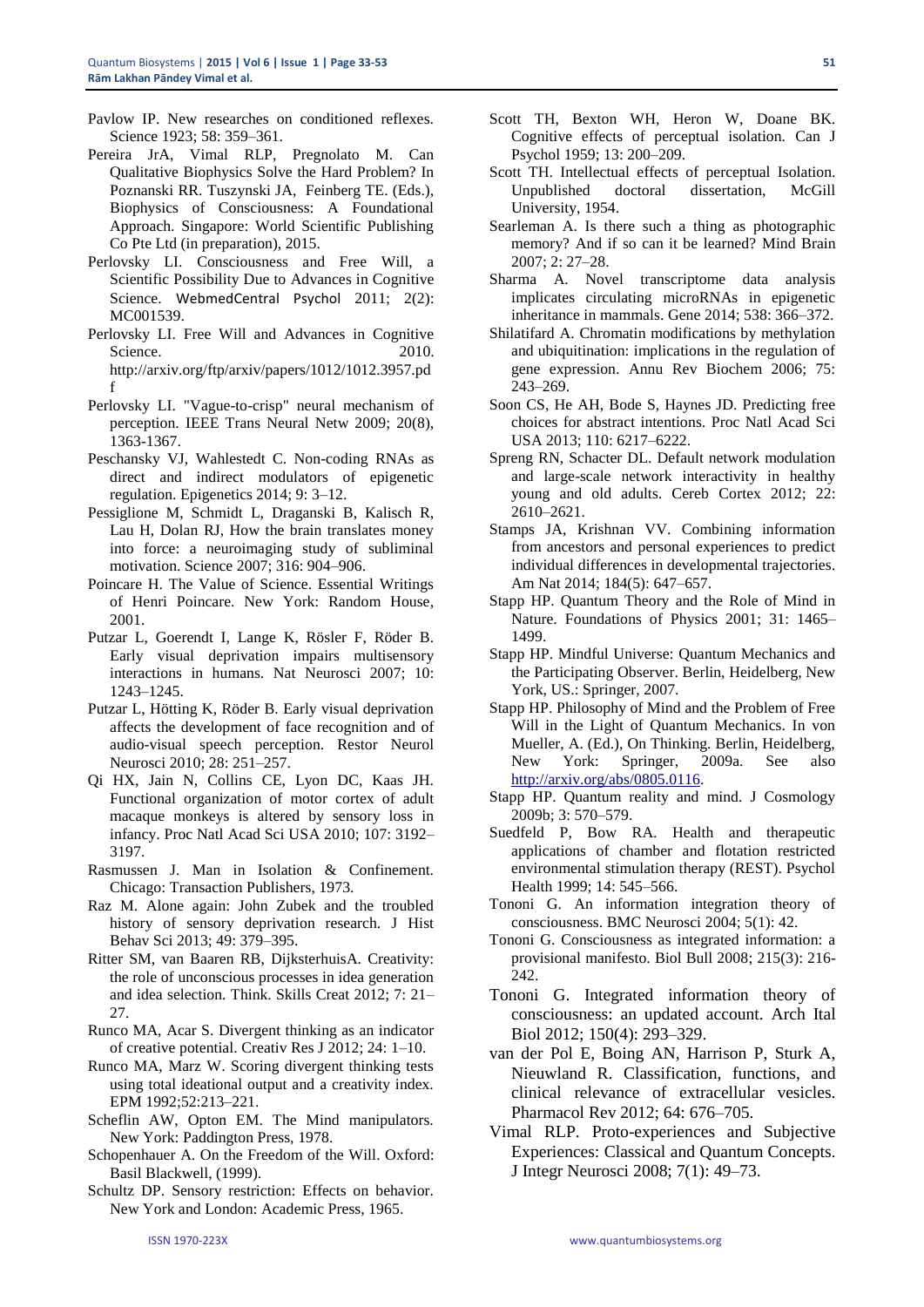- Vimal RLP. Meanings attributed to the term 'consciousness': an overview. J Consciousness Stud 2009; 16(5): 9-27.
- Vimal RLP. Consciousness, Non-conscious Experiences and Functions, Proto-experiences and Proto-functions, and Subjective Experiences. J Consciousness Exploration & Res 2010a; 1(3): 383–389.
- Vimal RLP. Matching and selection of a specific subjective experience: conjugate matching and subjective experience. J Integr Neurosci 2010b; 9(2): 193–251.
- Vimal RLP. On the Quest of Defining Consciousness. Mind Matter 2010c; 8(1): 93- 121.
- Vimal RLP. Variable Concept of Free Will: Semi-Free Will in Dual-aspect Dual-mode Framework. Vision Research Institute: Living Vision and Consciousness Research. 2010d; 3(10): 1–50. [Available: [<http://sites.google.com/site/rlpvimal/Home/2](http://sites.google.com/site/rlpvimal/Home/2010-Vimal-FreeWill-LVCR-3-10.pdf%3e%5d) [010-Vimal-FreeWill-LVCR-3-10.pdf>\]](http://sites.google.com/site/rlpvimal/Home/2010-Vimal-FreeWill-LVCR-3-10.pdf%3e%5d)
- Vimal RLP. Emergence in Dual-Aspect Monism. In A. Pereira Jr. & D. Lehmann (Eds.), The Unity of Mind, Brain and World: Current Perspectives on a Science of Consciousness (pp. 149-181). Cambridge, UK: Cambridge University Press, 2013.
- Vimal RLP. A dual-aspect framework for consciousness: segregation and integration of information. Vision Research Institute: Living Vision and Consciousness Research. 2015a; 7(2): 1–33. [Available: <http://sites.google.com/site/rlpvimal/Home/2 015-Vimal-IIT-in-eDAM-LVCR-4-1.pdf >]
- Vimal RLP. Necessary conditions of consciousness: Extended Dual-Aspect Monism framework. Vision Research Institute: Living Vision and Consciousness Research. 2015b; 7(1): 1–28. [Available: <http://sites.google.com/site/rlpvimal/Home/2 015-Necessary-Conditions-Conciousness-1.pdf  $>1$
- Vimal RLP. Biological Naturalism in Extended Dual-Aspect Monism and Conscious Robots. Vision Research Institute: Living Vision and Consciousness Research. 2015c; 7(3): 1–23. [Available: <http://sites.google.com/site/rlpvimal/Home/2

015-Vimal-eDAM-BN-LVCR-7-3.pdf >]

Vimal RLP. Extended Dual-Aspect Monism framework: Criticisms addressed. Vision Research Institute: Living Vision and Consciousness Research. 2015d; 7(4): 1–30. [Available:

<http://sites.google.com/site/rlpvimal/Home/2

015-Vimal-eDAM-Criticisms-Addressed-1.pdf  $>1$ 

- Weinstein H. Psychiatry and the CIA: Victims of Mind Control. Washington, DC: American Psychiatric Press, 1990.
- Weiss IC, Franklin TB, Vizi S, Mansuy IM. [Inheritable](http://www.ncbi.nlm.nih.gov/pubmed/21331159)  [effect of unpredictable maternal separation on](http://www.ncbi.nlm.nih.gov/pubmed/21331159)  [behavioral responses in mice.](http://www.ncbi.nlm.nih.gov/pubmed/21331159) Front Behav Neurosci 2011; 5: 3.
- [Woldemichael BT,](http://www.ncbi.nlm.nih.gov/pubmed?term=Woldemichael%20BT%5BAuthor%5D&cauthor=true&cauthor_uid=24484706) [Bohacek J,](http://www.ncbi.nlm.nih.gov/pubmed?term=Bohacek%20J%5BAuthor%5D&cauthor=true&cauthor_uid=24484706) [Gapp K,](http://www.ncbi.nlm.nih.gov/pubmed?term=Gapp%20K%5BAuthor%5D&cauthor=true&cauthor_uid=24484706) [Mansuy IM.](http://www.ncbi.nlm.nih.gov/pubmed?term=Mansuy%20IM%5BAuthor%5D&cauthor=true&cauthor_uid=24484706) Epigenetics of memory and plasticity. [Prog Mol](http://www.ncbi.nlm.nih.gov/pubmed/24484706)  [Biol Transl Sci](http://www.ncbi.nlm.nih.gov/pubmed/24484706) 2014; 122: 305–340.
- Yao Y, Robinson AM, Zucchi FC, Robbins JC, Babenko O, Kovalchuk O, Kovalchuk I, Olson DM, Metz GA. Ancestral exposure to stress epigenetically programs preterm birth risk and adverse maternal and newborn outcomes. BMC Medicine 2014; 12(1) :121.
- Zhang X, Ho SM. Epigenetics meets endocrinology. J Mol Endocrinol 2011; 46: R11–R32.
- Ziauddeen H, Subramaniam N, Gaillard R, Burke LK, Farooqi IS, Fletcher PC. Food images engage subliminal motivation to seek food. Int J Obes (Lond) 2012; 36: 1245–1247.
- Zubek J, Bross M. Changes in critical flicker frequency during and after fourteen days of monocular deprivation. Nature 1973; 241: 288–290.
- Zubek J. (Ed). Sensory deprivation: Fifteen years of research. New York: Appleton Century Crofts, 1969.

#### *Endnote*

**.** 

i It is necessary to define the terms to avoid confusion: (i) **Consciousness** is defined as the mental aspect of a state of brain-system or brain-process, which has two sub-aspects: *conscious experience* and *conscious function* from the first person perspective (Vimal, 2010c). (ii) **[Self-consciousness](http://en.wikipedia.org/wiki/Self-consciousness)** is an acute (rapid onset and/or a short course) sense of self-awareness. It is a preoccupation with oneself, as opposed to the philosophical state of self-awareness, which is the awareness that one exists as an individual being; although some writers use both terms interchangeably or synonymously. (Lipka and Brinthaupt, 1992).(p. 228). Self-consciousness refer to very different phenomena and is a specialized subdomain of consciousness in creatures that possess selfconsciousness, and even in them it appears only intermittently on a background of sustained consciousness. (iii) **[Self-awareness](http://en.wikipedia.org/wiki/Self-awareness)** is the capacity for [introspection](http://en.wikipedia.org/wiki/Introspection) and the ability to recognize oneself as an individual separate from the environment and other individuals. It is not to be confused with consciousness. While [consciousness](http://en.wikipedia.org/wiki/Consciousness) is being aware of one's environment and body and lifestyle, self-awareness is the recognition of that consciousness (Jabr, 2012).